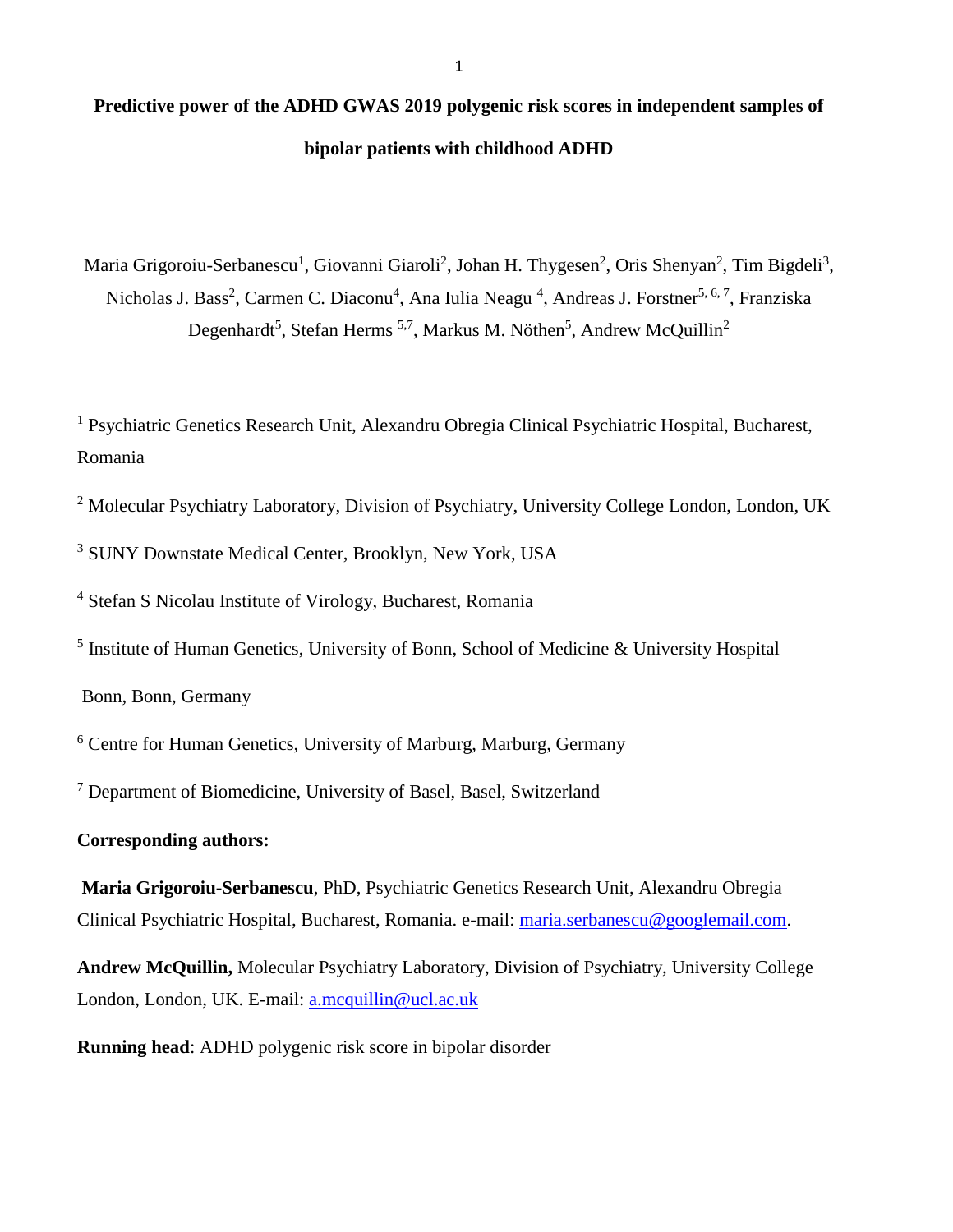### **Abstract (Version 1 for the main manuscript) (253 words)**

**Background:** Although there is evidence of genetic correlation between bipolar disorder (BP) and ADHD, the extent of the shared genetic risk and whether childhood ADHD (cADHD) influences the characteristics of the adult BP remain unclear. Our **objectives** were: (i) to test the ability of polygenic risk scores (PRS) derived from the latest PGC ADHD-GWAS (Demontis et al., 2019) to predict the presence of cADHD in BP patients; (ii) to examine the hypothesis that BP preceded by cADHD is a BP subtype with particular clinical traits and **(iii) partially shares its molecular basis with ADHD**.

Method: PRS derived from the ADHD-GWAS-2019 were tested in BP patients (N=942) assessed for cADHD with the Wender Utah Rating Scale and in controls from Romania and UK (N=1616).

**Results:** The ADHD-PRS differentiated BP cases with cADHD from controls. Proband sex and BP age-of-onset significantly influenced the discriminative power of the ADHD-PRS. The ADHD-PRS predicted the cADHD score only in males and in BP cases with early age-of-onset ( $\leq 21$  years). Bipolar patients with cADHD had a younger age-of-onset of mania/depression than patients without cADHD. The ADHD-PRS predicted the BP-affection status in the comparison of early-onset BP cases with controls suggesting a partial molecular overlap between early-onset BP and ADHD.

**Limitations:** Retrospective diagnosis of cADHD, small sample size.

**Conclusions**: The PRS-analysis indicated an acceptable predictive ability of the ADHD-SNP-set 2019 in independent BP samples. The best prediction of both cADHD and BP-affection status was found in the early-onset BP cases. The results may have impact on the individual disease monitoring.

**Keywords:** bipolar disorder; ADHD SNP set 2019; polygenic risk scores; prediction; age-of-onset;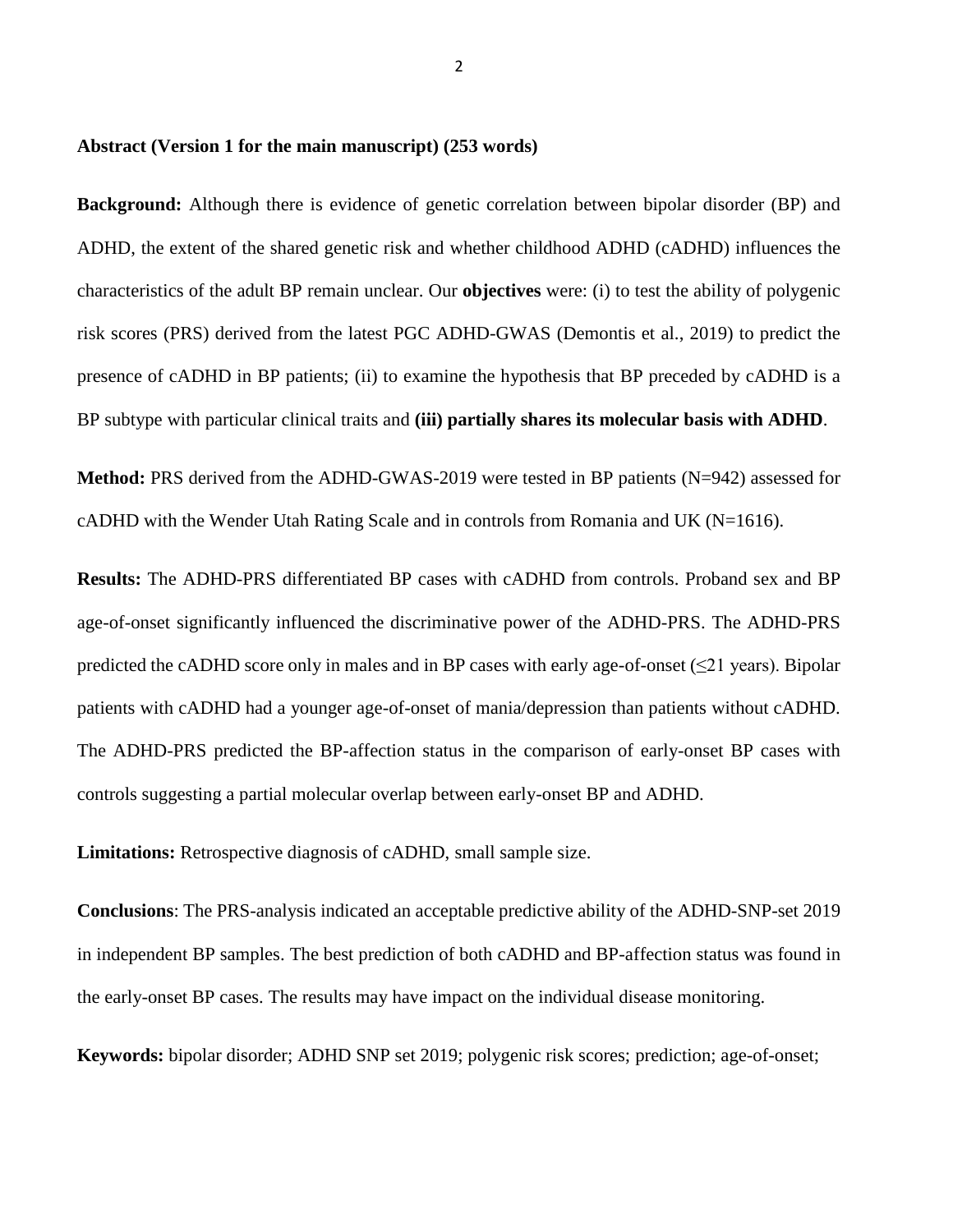### **Abstract (Version 2 for separate abstract submission) (249 words)**

**Background:** Although there is evidence of genetic correlation between bipolar disorder (BP) and ADHD, the extent of the shared genetic risk and whether childhood ADHD (cADHD) influences the characteristics of the adult BP remain unclear. Our **objectives** were: (i) to test the ability of polygenic risk scores (PRS) derived from the latest PGC ADHD-GWAS (Demontis et al., 2019) to predict the presence of cADHD in BP patients; (ii) to examine the hypothesis that BP preceded by cADHD is a BP subtype with particular clinical traits and (iii) partially shares its molecular basis with ADHD.

**Method:** PRS derived from the ADHD-GWAS-2019 were tested in BP patients (N=942) assessed for cADHD with WURS and in controls from Romania and UK  $(N=1616)$ .

**Results:** The ADHD-PRS differentiated BP cases with cADHD from controls. Proband sex and BP age-of-onset significantly influenced the discriminative power of the ADHD-PRS. The ADHD-PRS predicted the cADHD score only in males and in BP cases with early age-of-onset ( $\leq$ 21 years). Bipolar patients with cADHD had a younger age-of-onset of mania/depression than patients without cADHD. The ADHD-PRS predicted the BP-affection status in the comparison of early-onset BP cases with controls suggesting a partial molecular overlap between early-onset BP and ADHD.

**Limitations:** Retrospective diagnosis of cADHD, small sample size.

**Conclusions**: The PRS-analysis indicated an acceptable predictive ability of the ADHD-SNP-set 2019 in independent BP samples. The best prediction of both cADHD and BP-affection status was found in the early-onset BP cases. The results may have impact on the individual disease monitoring.

**Keywords:** bipolar disorder; ADHD SNP set 2019; polygenic risk scores; prediction; age-of-onset;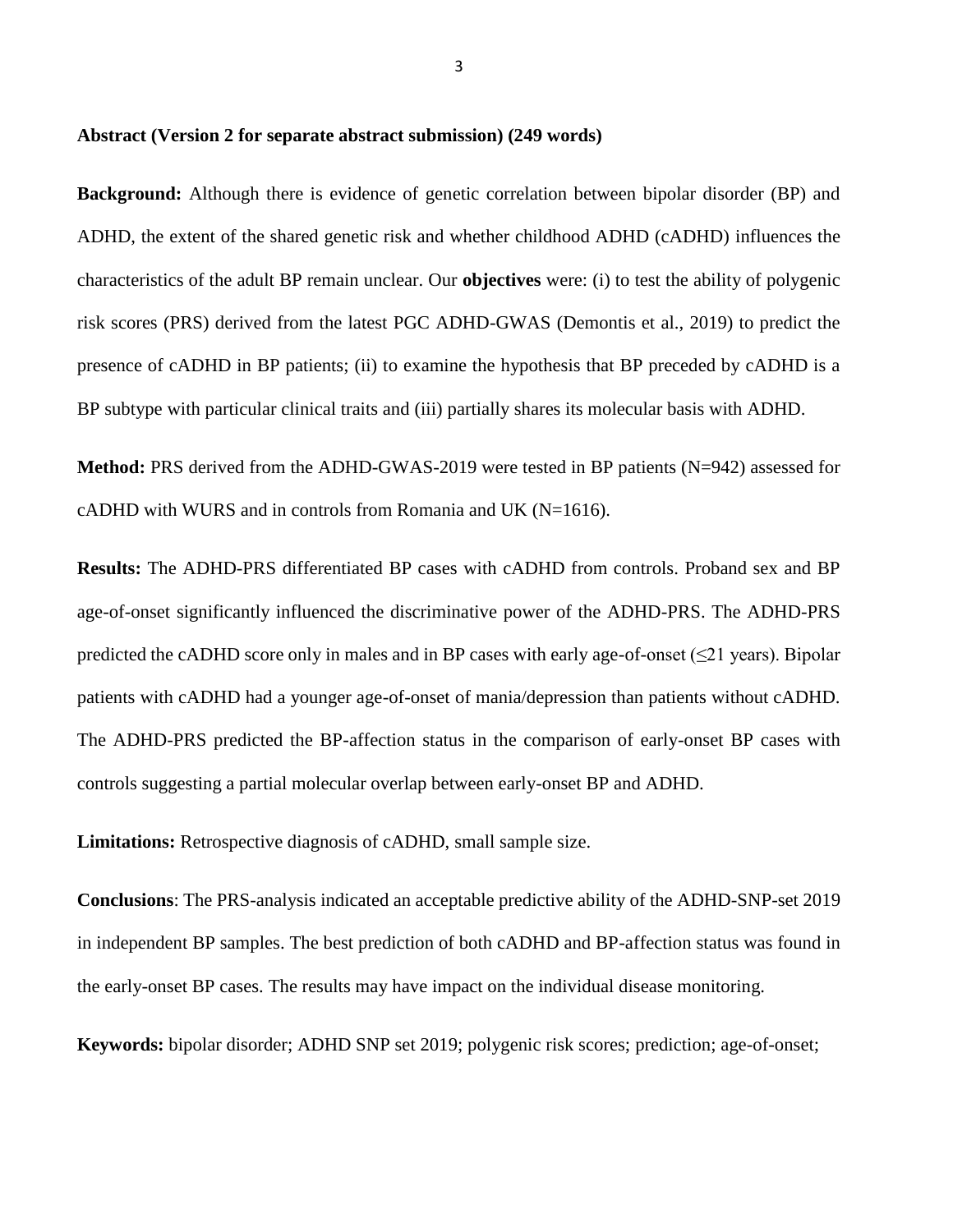### **1. INTRODUCTION**

Family and high risk studies have observed an increased frequency of attention deficit/ hyperactivity disorder (ADHD) in the offspring of parents with major psychiatric disorders (Rieder et al, 1979; Decina et al, 1983; Gershon et al, 1985; Erlenmeyer-Kimling & Cornblatt, 1987; Grigoroiu-Serbanescu et al, 1989; 1991) suggesting that childhood ADHD (cADHD) may be an unspecified precursor of the adult psychoses.

A recent meta-analysis staging the developmental symptoms preceding full blown bipolar disorder (BP) (Raouna et al, 2018) showed that the childhood precursors of the disease mainly consist of non-mood disorders (anxiety disorders, ADHD, disruptive behavioural disorders). In a previous study on offspring aged 10-18 years of parents with BP type-1 (BP-I) we showed that ADHD was the most prevalent disorder in boys, while anxiety disorders and depressive spectrum disorders were the most prevalent disorders in girls compared with same sex offspring of healthy parents (Grigoroiu-Serbanescu et al, 1989). A meta-analysis of family genetic studies of BP and ADHD patients(Faraone et al, 2012) investigated the comorbidity of ADHD and BP and reported a weighted prevalence of ADHD of 27.0% in the offspring of BP-I parents and 16.5% in the BP-I parents themselves compared with 9.6% in the offspring of controls and 4.5% in their parents. The weighted prevalence of BP-I was 6.8% in the offspring of ADHD parents and 5.1% in the parents of ADHD probands compared with a weighted prevalence of BP-I of 3.5% in the offspring of controls and 3.1% in their parents. A metaanalysis of the most informative studies on offspring of parents with major psychoses (schizophrenia, BP, unipolar major depression) conducted over the last 50 years (Rasic et al, 2015) took into account the age dependent nature of ADHD prevalence and onset and subdivided the offspring by age into two groups ( $\leq$ 20 years and >20 years). They reported that the rate of ADHD was 17% in offspring aged  $\leq$ 20 years of BP parents compared to 7% in offspring aged >20 years of BP parents. The ADHD rate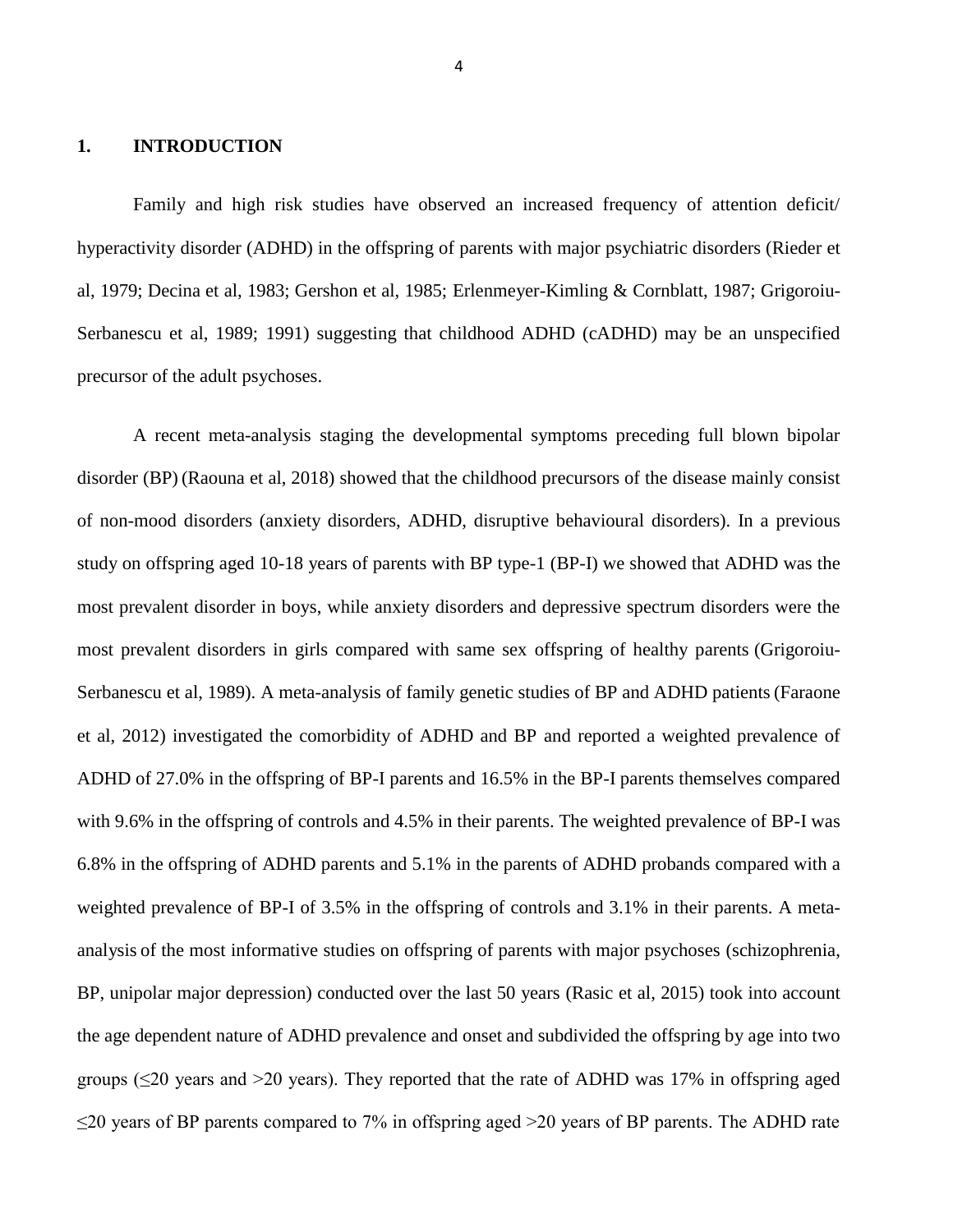5

of the total offspring group (N=1492) of BP parents was 14%. **All of the meta-analyses described above included part of the current Romanian BP-I sample.**

**Conversely, long-term follow-up of children with ADHD at age 6 showed that 23% of them develop BP-I by the age 16 (Uchida et al, 2018).**

The figures from family genetic studies must be compared with prevalence figures in the general population. Polanczyk et al (2007) estimated the worldwide pooled prevalence of cADHD at 5.29% in the general population aged  $\leq$ 18 years, while the mean prevalence in the adult population was estimated at 2.5% (Simon et al, 2009). In 2011 the prevalence of ADHD diagnosed according to DSM-IV criteria in the general European population aged 6-17 years was estimated at 5% with a three times higher prevalence in boys than in girls(Wittchen et al, 2011). The same higher prevalence of ADHD in boys than in girls was observed in other general populations(Faraone et al, 2015).

The comorbidity between BP and ADHD varies according to BP subtype. As shown in a review by Skirrow et al. (2006) the comorbidity between BP-I and ADHD ranges between 22% and 61% . In the study by Birmaher et al. (2006) the comorbidity between BP as global diagnosis and ADHD was 58.6%, the comorbidity between BP-I and ADHD was 61.2%, the comorbidity between BP-II and ADHD was 31.6%. Birmaher et al. (2006) used K-SADS and DSM-IV criteria. In an epidemiologic survey conducted on a sample of 34,000 adult subjects retrospectively diagnosed (Bernardi, et al. 2012) the comorbidity between BP and ADHD was 33.56% (s.d. 29.37%–38.03%) in patients and 6.23% in the general population.

Family studies (Faraone et al, 1997a; 1997b) advanced the hypothesis that BP with comorbid cADHD might be a BP subtype having particular clinical and possibly molecular characteristics. One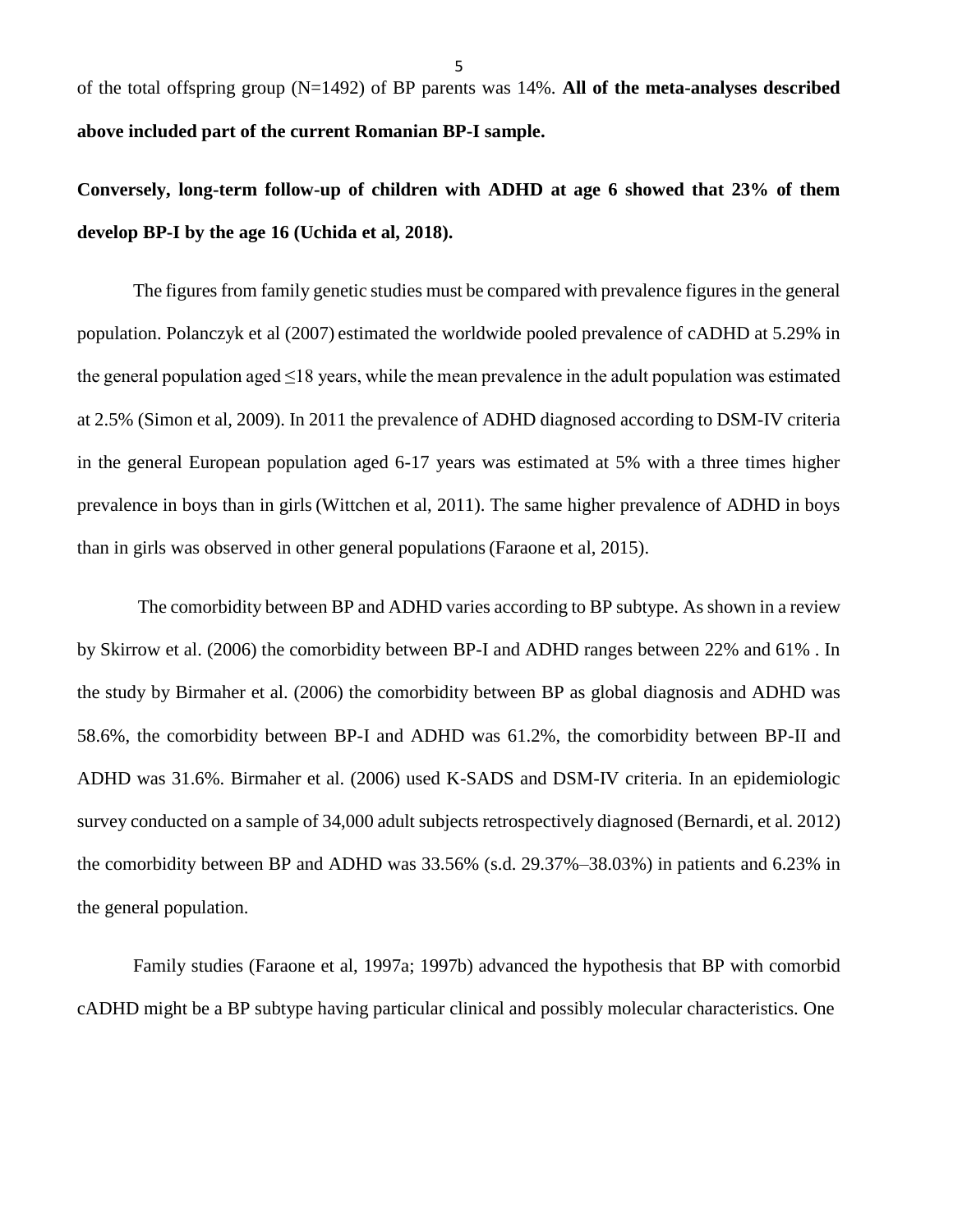of the characteristics would be an earlier age of onset (AO) of the disease, especially an earlier onset of mania (Faraone et al, 1997b). This view found support in some clinical studies. In a Swedish sample of 159 BP-I and BP-II cases (Ryden et al, 2009) retrospectively diagnosed with the Wender Utah Rating Scale all BP patients with cADHD had an earlier onset than BP patients without cADHD and the comobidity between BP and cADHD was 28.3%. Nierenberg et al. (2005) found a 5 years younger AO and a higher rate of other comorbid psychiatric disorders in cases with lifetime ADHD than in cases without ADHD in a sample of 1000 BP cases retrospectively diagnosed for comorbid ADHD. The prevalence of ADHD was 9.5% in the total BP sample, 14.7% in male patients and 5.8% in female patients.

The familial and high risk studies of BP and ADHD suggested that there may be partial sharing of the molecular genetic basis of the two disorders. The Brainstorm Consortium (2018) showed significant genetic correlations (rg) between BP and ADHD (rg =  $0.26$ ; P=7x10<sup>-06</sup>).

Van Hulzen et al (2017), using an older ADHD GWAS, reported a stronger genetic correlation between ADHD and BP in the early-onset BP cases (AO<21 years) (rg=0.71; P=4.0x10<sup>-16</sup>) than in the total BP sample  $(0.64, P=3.13x10^{-14})$ . They also found a common significant region for BP and ADHD on chromosome 5 in the ADCY2 gene when combining early-onset BP cases with ADHD cases. This region had previously been reported to be associated with BP (Mṻhleisen et al, 2014). Both observational and molecular genetic studies suggest a greater overlap between ADHD and early onset BP.

6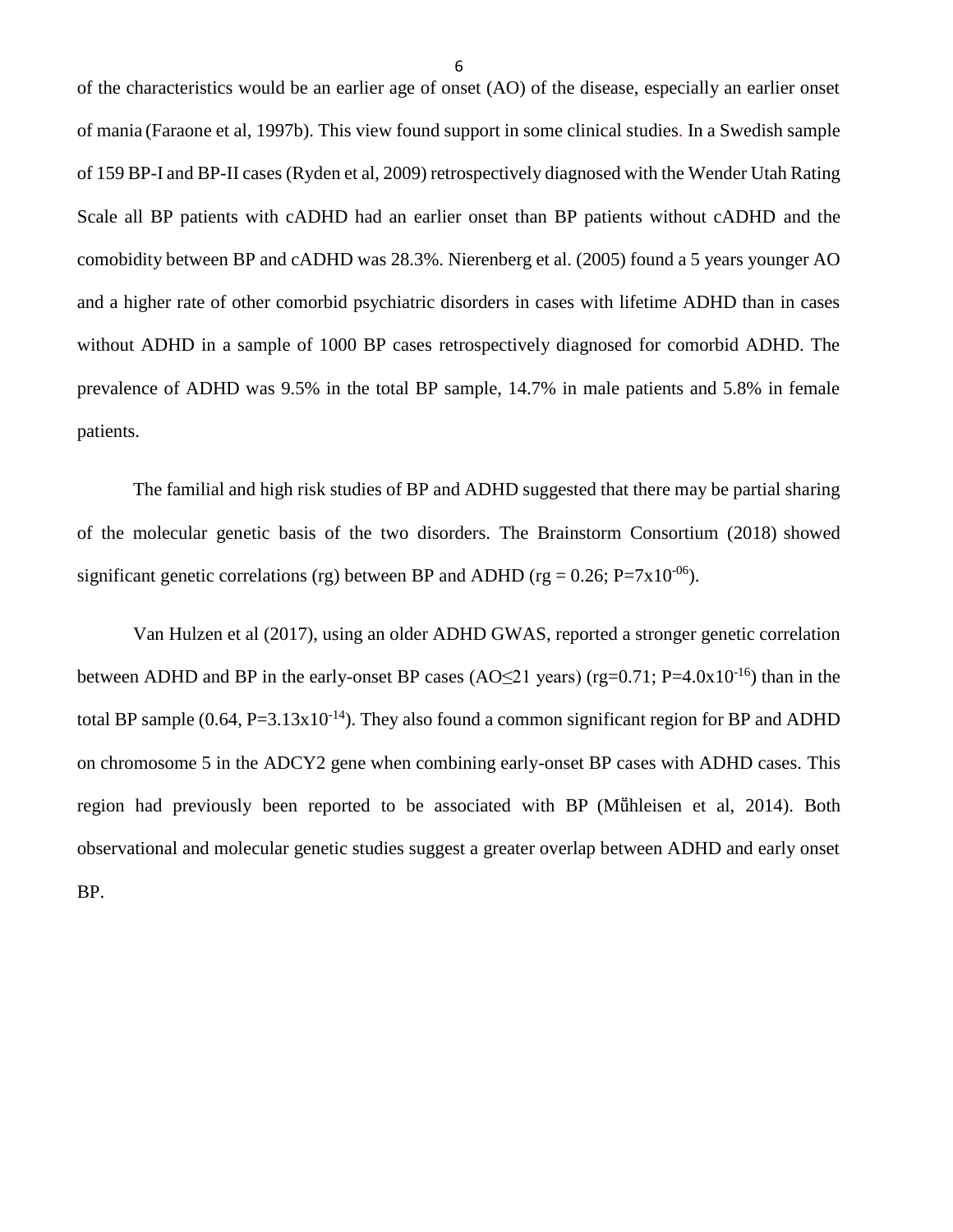#### **OBJECTIVES**

Our *first objective* was to test the ability of PRS derived from the newest GWAS of ADHD (Demontis et al, 2019) to predict the presence of cADHD symptoms in BP subjects in independent samples different from the discovery samples.

The *second objective* was to test whether BP preceded by a history of cADHD may represent a subtype of BP with different clinical and possibly molecular characteristics, as suggested by previous studies. In particular, we explored the relationship between cADHD and BP-AO.

A *third objective* of our work was to explore the hypothesis of a partial molecular overlap between BP and ADHD in the limited context of the investigated ADHD-SNP set having in mind the developmental course of BP preceded by cADHD in a subgroup of BP patients.

### **2. METHODS**

All patients and controls included in this study in Romania and the UK provided written informed consent. The study was approved by the ethical committees of the participating centres.

### **2.1.** *Clinical diagnosis of the Romanian BP-I sample and controls*

470 BP-I patients [189 males (40.2%); 281 females (58.2%)] and 329 controls [143 males (43.5%), 186 females (56.5%)] with data that passed the genome-wide genotyping quality control were included in the study. All patients and controls were of Romanian descent. Genealogical information about parents and all four grandparents was obtained through direct interview of the subjects.

Unrelated BP-I patients were recruited from consecutive admissions in the Obregia Psychiatric Hospital of Bucharest. The patients were investigated with the Diagnostic Interview for Genetic Studies (DIGS) (Nurnberger et al, 1994). The diagnosis of BP-I was assigned according to DSM-IV criteria (APA, 1994) on the basis of both the DIGS and medical records. Patients were included in the sample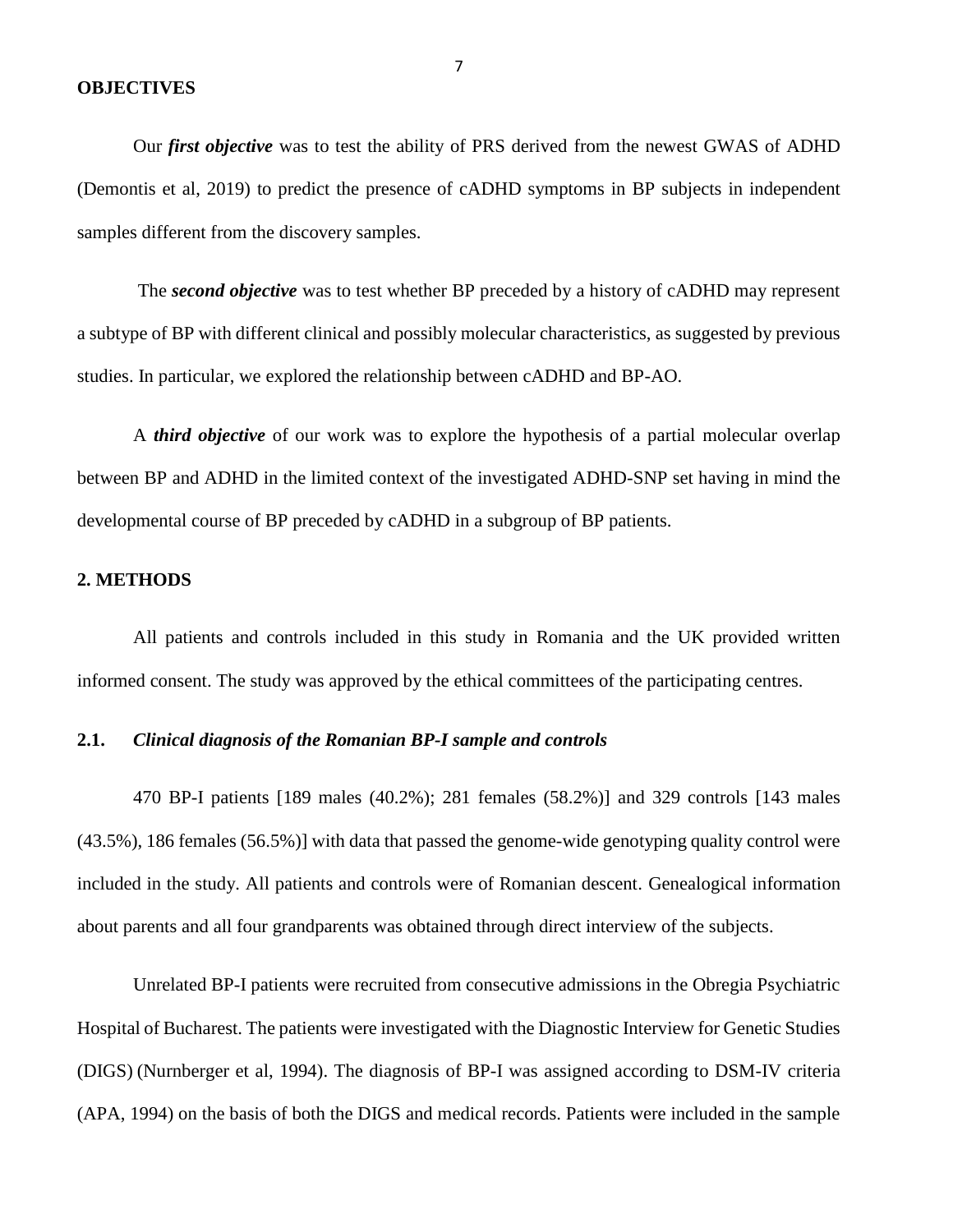if they had at least two documented hospitalized illness episodes (one manic/mixed and one depressive or two manic episodes) and no residual mood incongruent psychotic symptoms during remissions. This information was also confirmed by first degree relatives for 64% of the cases. The illness AO was defined as the age at which the proband first met DSM-IV criteria for a manic, mixed, or major depressive episode. The mean AO of BP in the Romanian sample was 26.36 years (SD=9.58). Population-based controls from Romania were screened with the DIGS for a lifetime history of any major affective or schizoaffective disorders, schizophrenia and any other psychosis, obsessivecompulsive disorder, eating disorders, alcohol/drug addiction. Unaffected controls were included in the study.

### **2.2.** *Clinical diagnosis of the UK BP sample and controls*

The UK sample included 472 BP cases with cADHD data [165 males (34.95%); 307 females (65.05%)] and 1287 controls (34% males; 66% females). BP cases had been given a UK NHS clinical diagnosis of ICD-10 BP and then needed to fulfill Research Diagnostic Criteria (Spitzer et al, 1978) for BP with clinical data collected by the lifetime version of the Schizophrenia and Affective Disorder Schedule (SADS-L) (Spitzer et al, 1977). Participants were also rated with the 90-item Operational Criteria Checklist (OPCRIT) (McGuffin et al, 1991). In the UK sample AO was defined as the age at which the proband first met criteria for a manic, mixed, or major depressive episode. The mean AO of BP in the UK sample was 25.8 years (SD=11.05). In the UK sample 67% of the cases were BP-I and 33% were BP-II.

The majority of the population-based UK controls were screened with the SADS-L for lifetime history of any major affective or schizoaffective disorders, schizophrenia and any other psychosis,

8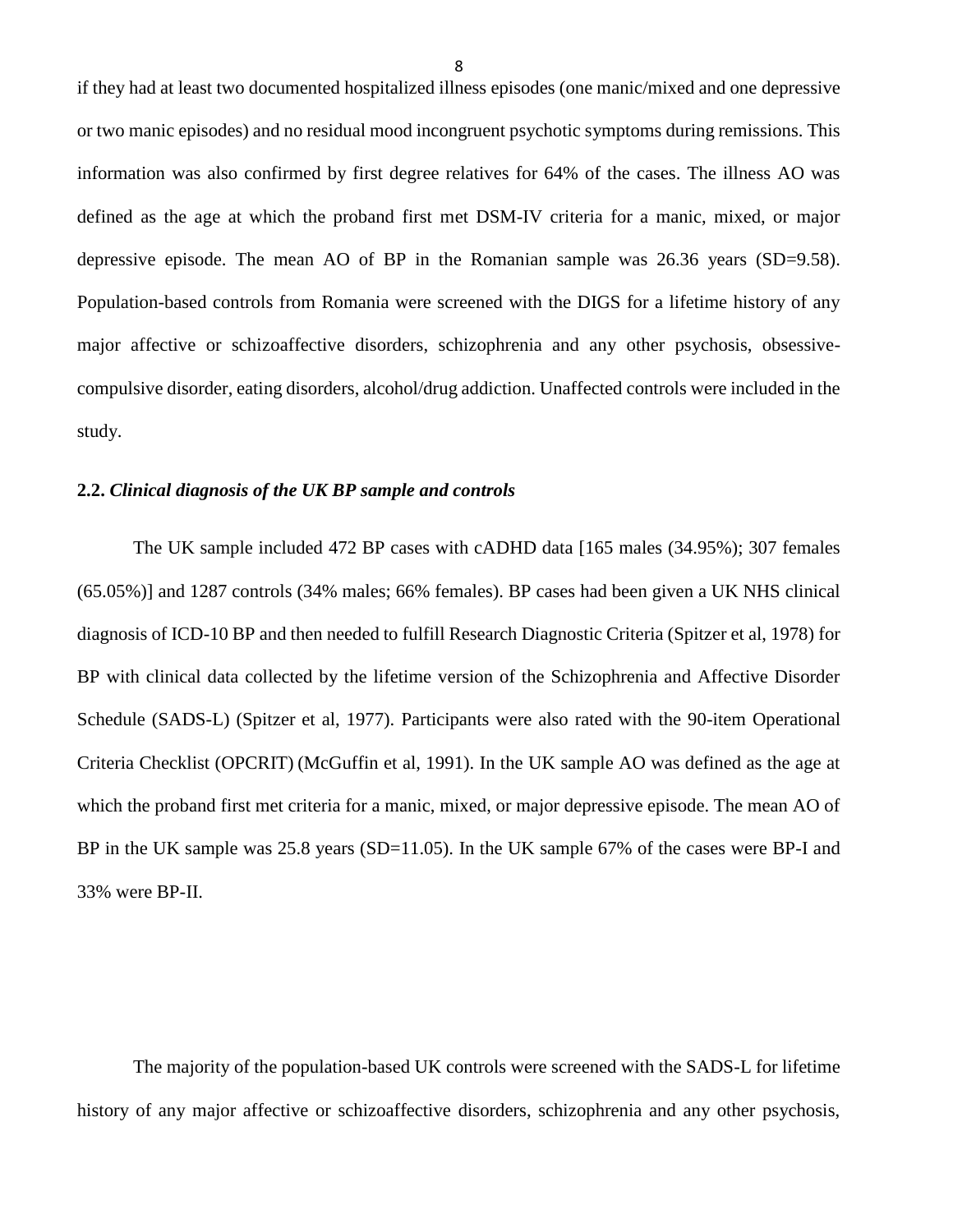obsessive-compulsive disorder, eating disorders, alcohol/drug addiction. Only unaffected controls were included in the study. 37.5% (384) of the UK controls were blood donors obtained from ECACC (Public Health England, Porton Down, UK) and had not been screened for the presence of psychiatric disorders.

### *2.3. Retrospective childhood ADHD symptom diagnosis in the Romanian and UK BP samples*

All 470 Romanian cases included in this study were directly interviewed either face to face or on phone with the 25 item version of the Wender Utah Rating Scale (WURS) (Ward et al, 1993) with regard to the presence of ADHD symptoms in their childhood. For many of the Romanian participants, clinical information about the presence of cADHD had already been obtained through items from the Kiddie-SADS clinical interview (1995) at their entry to the study.

The UK patients self-completed the WURS either on paper or through an online version. WURS data was available for 472 of the BP cases.

ADHD criteria were covered by the WURS items as follows: inattention (items 1, 6, 10, 11 and 15); hyperactivity (items 5 and 29); impulsivity (items 7, 8, 9, 17, 21, 24, 26, 27, 28); emotional instability (items 4, 12, 16, 20); significant functional impairment: (items 25, 41, 51, 56, 59). A cut-off score of 46 differentiated the cases with cADHD from cases without cADHD as recommended by the WURS authors.

In both national samples the controls were not investigated for the presence of cADHD.

### *Clinical similarities of the two national samples*

In clinical terms the two samples had similarities allowing the comparison of the molecular data. The mean ages of onset in the total samples and in subgroups of patients were very similar. The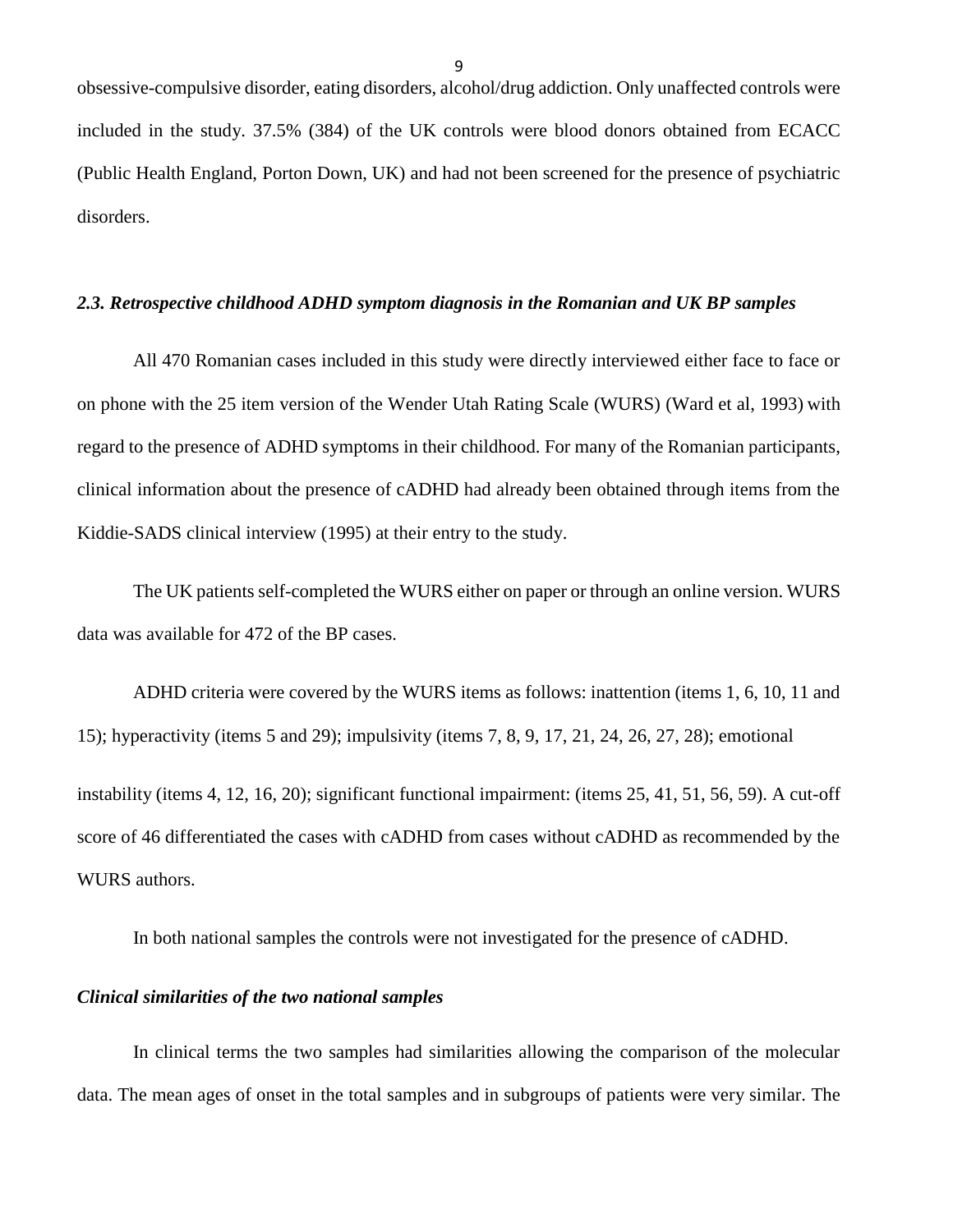mean AO of BP in the total samples: Romania =  $26.36$  years (SD=9.58), UK =  $25.8$  years (SD=11.05); the mean AO in cases with cADHD: Romania =  $24.25$  years (SD=8.66), UK =  $23.99$  (SD=9.35); the mean AO in cases without cADHD : Romania = 27.96 (SD=9.95), UK = 27.29 (SD=10.12). Both samples included more females than males and were diagnosed according to the same stringent DSM-IV criteria and with the same scale for assessing cADHD (WURS), with the same cut-off point (46) for diagnosing ADHD. The assessment was made by clinicians in both samples.

### **2.4.** *Age of onset group definition*

All BP samples (UK and Romanian) were subdivided by AO based on data from a prior admixture (commingling) analysis performed in the Romanian sample and two other independent samples (Grigoroiu-Serbanescu et al, 2014). This suggested dividing BP subjects into three AO groups: early onset defined with AO≤21 years (49.1% Romanian sample; 43% UK sample), intermediate onset with AO 22-34 years (38.5% Romanian sample; 37% UK sample), and late onset as AO>34 years (20.6% Romanian sample; 20% UK sample). We then collapsed the intermediate and late onset groups due to small number of cases in the late onset group and termed this group "late-onset".

### **2.5.** *Genotyping and imputation*

*Genotyping of the Romanian sample*. The BP-I cases and controls were genome-wide genotyped on Illumina Omni Express beadchips at the Institute of Human Genetics, Bonn, Germany. Genotyping QC was described elsewhere (Xiao et al, 2018). After QC 19 cases and 3 controls were excluded.

*Genotyping of the UK sample*. Subjects were genotyped using the Illumina PsychArray beadchip at the Broad Institute, MA, US. Stringent quality control was applied to the genotype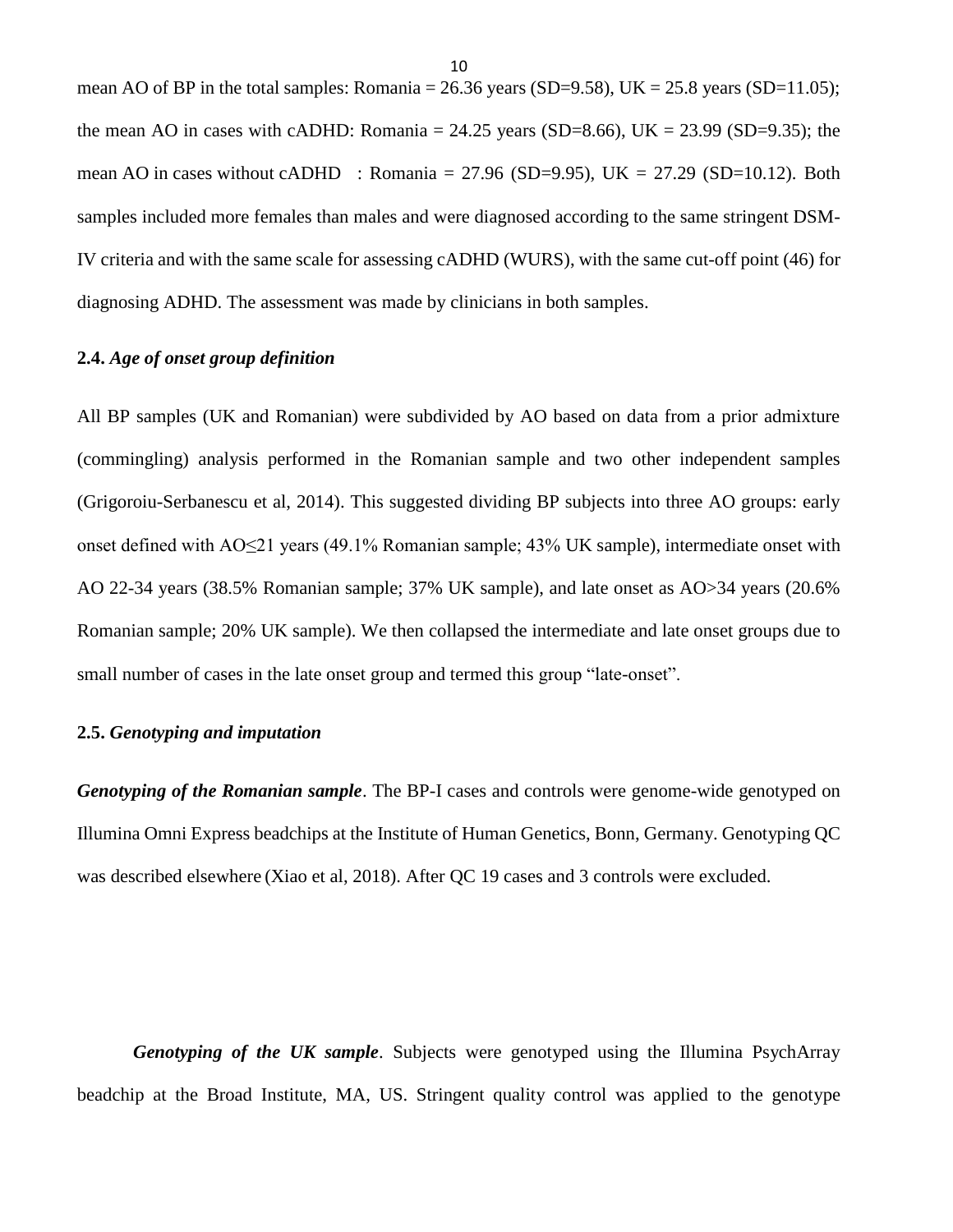information. Individuals were excluded on the basis of having incorrect gender assignments; excessive heterozygosity (more than 10 standard deviations above the mean); missing genotype data above 10% and evidence of relatedness. SNPs were excluded with a minor allele frequency <0.5% and deviating substantially from the Hardy-Weinberg equilibrium  $(P<10<sup>-6</sup>)$ .

*Imputation of the Romanian sample*. Phasing and imputation of the quality controlled SNPset were performed with EAGLE (v2.3.5) (Loh et al, 2016) and Minimac3 (v2.0.1) (Das et al, 2016), based on 1000Genomes Project (Phase 3, v5). The typed variants were aligned to the human reference genome (GRCh37). Computational phasing was performed using Eagle (v2.3.5) with default parameters. Statistical genotype imputation was performed using Minimac3 (v2.0.1) with default parameters, and utilized publicly available reference haplotypes from the 1000 Genomes Project (Phase 3, v5). Non-complementary SNPs with info/rsq>0.8, MAF>1% in the Romanian sample were chosen followed by LD clumping based on 1000 Genomes to remove SNPs with rsq>0.1 within 1 Mb range. The pre-imputation SNP number was 528,877 and the post-imputation QC-ed number was 7,755,900 SNPs.

Principal component analysis (PCA) was performed with EIGENSTRAT for all of the 1000 Genomes Project subjects and for only the European 1000 Genomes subjects excluding Finnish samples. Non-complementary SNPs from the genotyped SNP set were merged with 1000 Genomes Project data (Phase 3, v5), followed by LD-clumping (500 SNP window, 100 SNP overlap, rsq<0.05). Outliers for heterozygosity and homozygosity were excluded (1 patient). Only SNPs with a MAF >1%, missing<5%, and HWE-P>1e-6 were included in the analysis. The lambda based on the Romanian sample was 1.011 and lambda1000 was 1.034, thus indicating a relatively homogenous population with very little evidence of substructure.

*Imputation of the UK sample*. Imputation was performed using the Sanger Imputation server. Prior to upload of data genotypes were prepared as instructed and checks were performed using the

11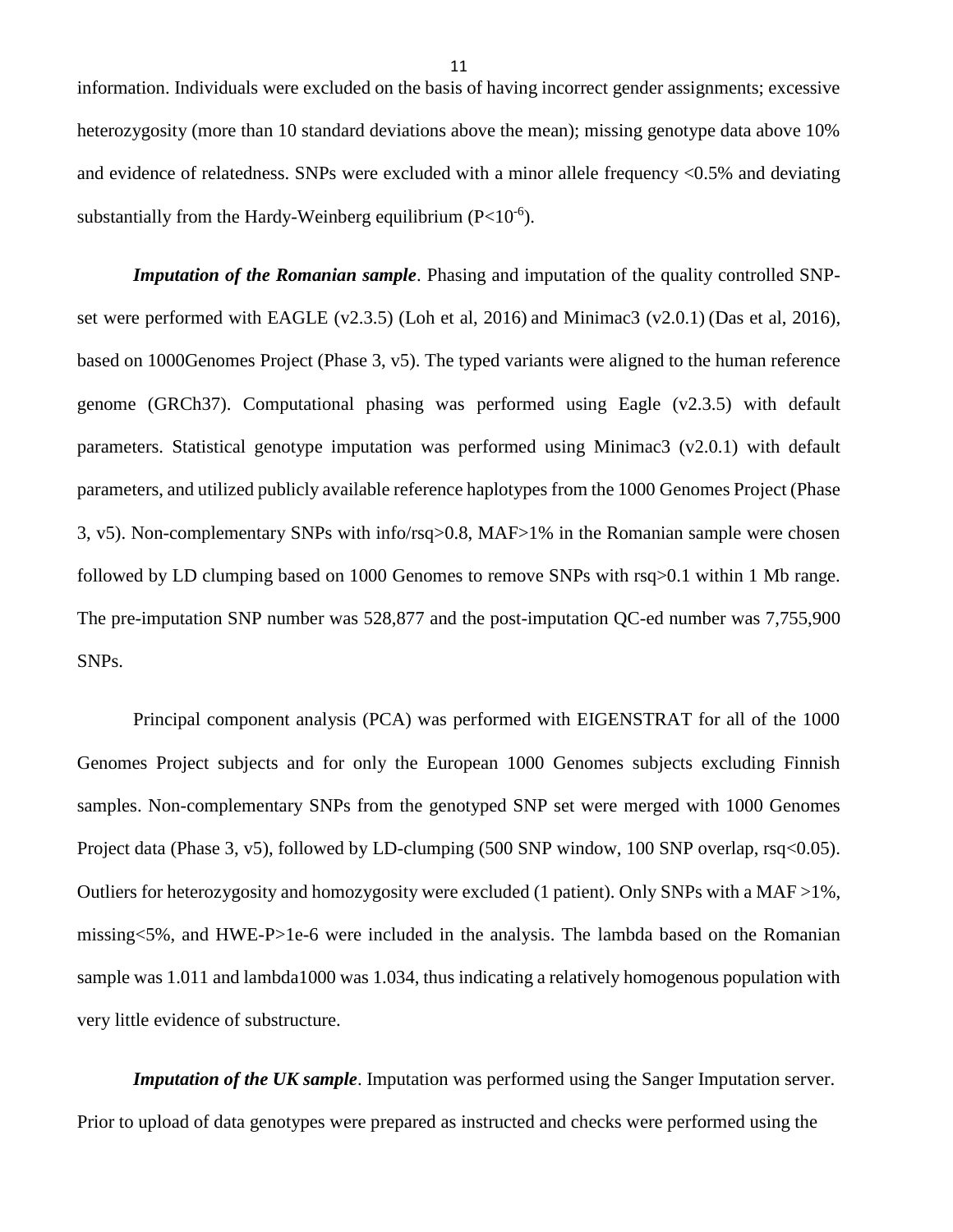HRC-1000G-check-bim tool Version 4.2.3 (Rayner, 2015). 393,270 SNPs with a MAF>0.01 were uploaded for imputation, applying the Haplotype Reference Consortium reference panel (release 1.1) (McCarthy et al, 2016). Pre-phasing was done with EAGLE v.2.3.3 and imputation was done with PBWT (Durbin, 2014). Post imputation QC excluded all SNPs with info<0.9, returning 10,326,133 SNPs.

### **2.6.** *Computation of PRS in the Romanian and UK samples*

*Discovery SNP set*. For computing ADHD-PRS in the Romanian and UK samples we used summary ADHD GWAS data from the Psychiatric Genomics Consortium (Demontis et al, 2019) (https://www.med.unc.edu/pgc/results) as a discovery set (8,047,421 SNPs).

*Target SNP set*. Based on overlapping SNPs between the discovery set and the target sets at ten P-thresholds (PT) PRS-PTs were computed ranging from 0.01 (17,084 SNPs in the Romanian samples and 10,488 SNPs in the UK samples) to 0.50 (130,331 SNPs in the Romanian samples and 322,986 SNPs in the UK samples) using PRSice (Eusden et al, 2015).

### **2.7.** *Statistical analysis*

The PRS scores were normalised using the Z-score method in order to make the data comparable between the two samples. The raw PRS-values were normally distributed at all PTs in both samples. Linear and logistic regressions of PRS were performed on the linear or dichotomous WURS score and on the BP case-control status using Rv.3.5.1 (R Core Team, 2018). ADHD-PRS analyses were performed independently in BP samples from Romania and from the UK. The results from both samples were then meta-analysed with the function "metagen" from the Meta package in R (Schwarzer, 2007).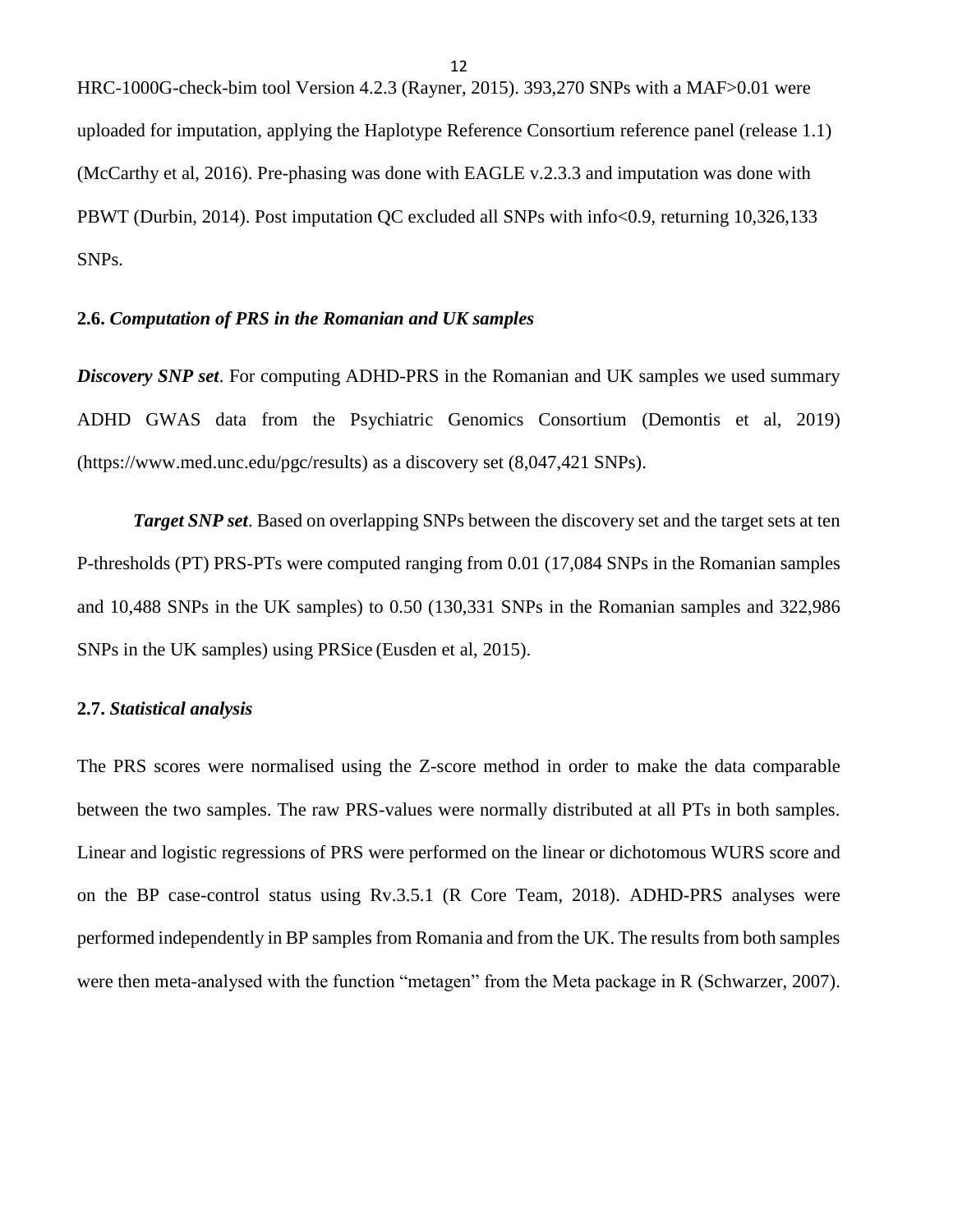False discovery rate (FDR) correction (Benjamini & Hochberg, 1995) for multiple testing was applied to the results obtained in the national samples and in the meta-analysis as implemented in the p.adjust function in R (R Core Team, 2018).

### **3. RESULTS**

203 BP cases (43.19%) in the Romanian sample and 162 BP cases (34.32%) in the UK sample were diagnosed with cADHD.

### *Objective 1*

In order to assess the ability of the ADHD-PRS based on the newest SNP set associated with ADHD to predict cADHD in independent samples we conducted several comparisons.

*3.1. Differentiation of BP cases with cADHD from controls*. The ADHD-PRS were able to nominally significantly differentiate BP cases with cADHD from controls at all PRS-PTs tested in the Romanian sample (P=0.006 to P=0.036,  $R^2 = 2\% - 1.1\%$ ) and in the meta-analysis (P=0.0012 to P=0.021) (**Table 1),** but not in the UK sample. After FDR correction, seven PRS-PTs remained significant in the metaanalysis (PRS\_PT\_0.02, PRS\_PT\_0.05 to PRS\_PT\_0.50) and four PRS\_PTs (PT\_0.10 to PT\_0.50 in the Romanian sample).

*3.2. Differentiation of BP cases with cADHD from BP cases without cADHD*. We tested whether the ADHD-PRS could differentiate BP subjects with cADHD (N=365) from those without cADHD (N=577). In the meta-analysis all ten ADHD-PRS\_PTs nominally differentiated the two groups  $(P=0.011$  to P=0.027), but after FDR correction only a trend to significance remained (P=0.079 to P=0.055) (**Table 2).** The FDR correction of the results in the national samples did not show any significant difference between the two groups, although in the UK sample four PTs distinguished between BP subjects with and without cADHD at nominal level.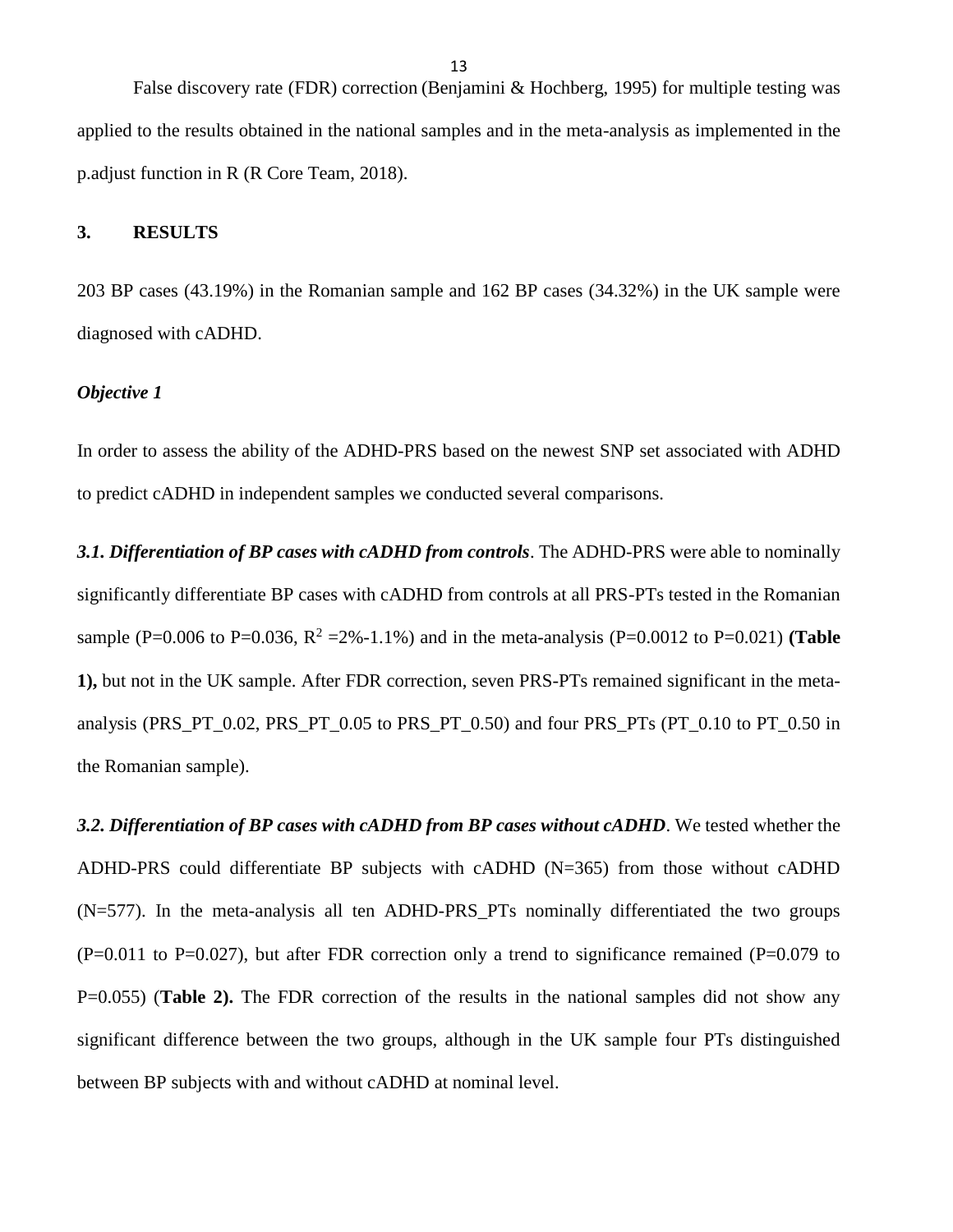**3.3. The ADHD-PRS loading in BP cases with cADHD**. The correlation of the ADHD PRS PTs with the WURS score in the total BP sample (**Table 3**) was positive and significant nominally (P=0.0058 to  $P=0.0008$ ) and FDR-corrected ( $P=0.044$  to  $P=0.024$ ) in the meta-analysis indicating that the higher the ADHD polygenic burden, the higher the WURS-cADHD score. In both national samples there was also a positive and significant correlation at the majority of the PRS\_PTs at nominal level, but only one PRS\_PT (PRS\_PT\_0.10) survived the FDR-correction in the Romanian sample.

*3.4. Differentiation of total BP sample from controls*. None of the ADHD-PRS was able to differentiate the total BP sample from controls in the meta-analysis (**Table S\_1**). There was however nominal evidence of differentiation in the Romanian sample for ADHD-PRS PTs between 0.1 and 0.5  $(P=0.026$  to P=0.035), but this ADHD-PRS only explained 0.8% of the variance (Nagelkerke R<sup>2</sup>) and the differentiation disappeared after FDR-correction.

*3.5. Influence of proband sex on ADHD-PRS correlation with cADHD in BP patients*. Given the higher prevalence of cADHD amongst males in epidemiological studies, we conducted linear regressions of ADHD-PRS on WURS score in the BP samples with sex as covariate (**Table S\_2**).

In the meta-analysis the influence of sex was significant both nominally ( $P=0.0052$  to  $P=0.0004$ ) and FDR-corrected at all PRS\_PTs (P=0.044 to P=0.024) indicating a greater influence of the male sex (Table S\_2). Nine PTs in the Romanian sample and seven PTs in the UK sample showed a nominally significant sex influence. These results explained up to  $6.2\%$  of the variance (PT\_0.1, P=0.004) with significant sex effect ( $t = -4.82$ , P=0.000) at all PTs in the Romanian sample and up to 1.3% of the variance (PT\_0.01, P=0.014) with no significant evidence for a sex effect in the UK sample (t = -0.335, P=0.738). The sex effect had the same negative direction in both samples. Four PRS\_PTs remained significant in the Romanian sample after FDR-correction.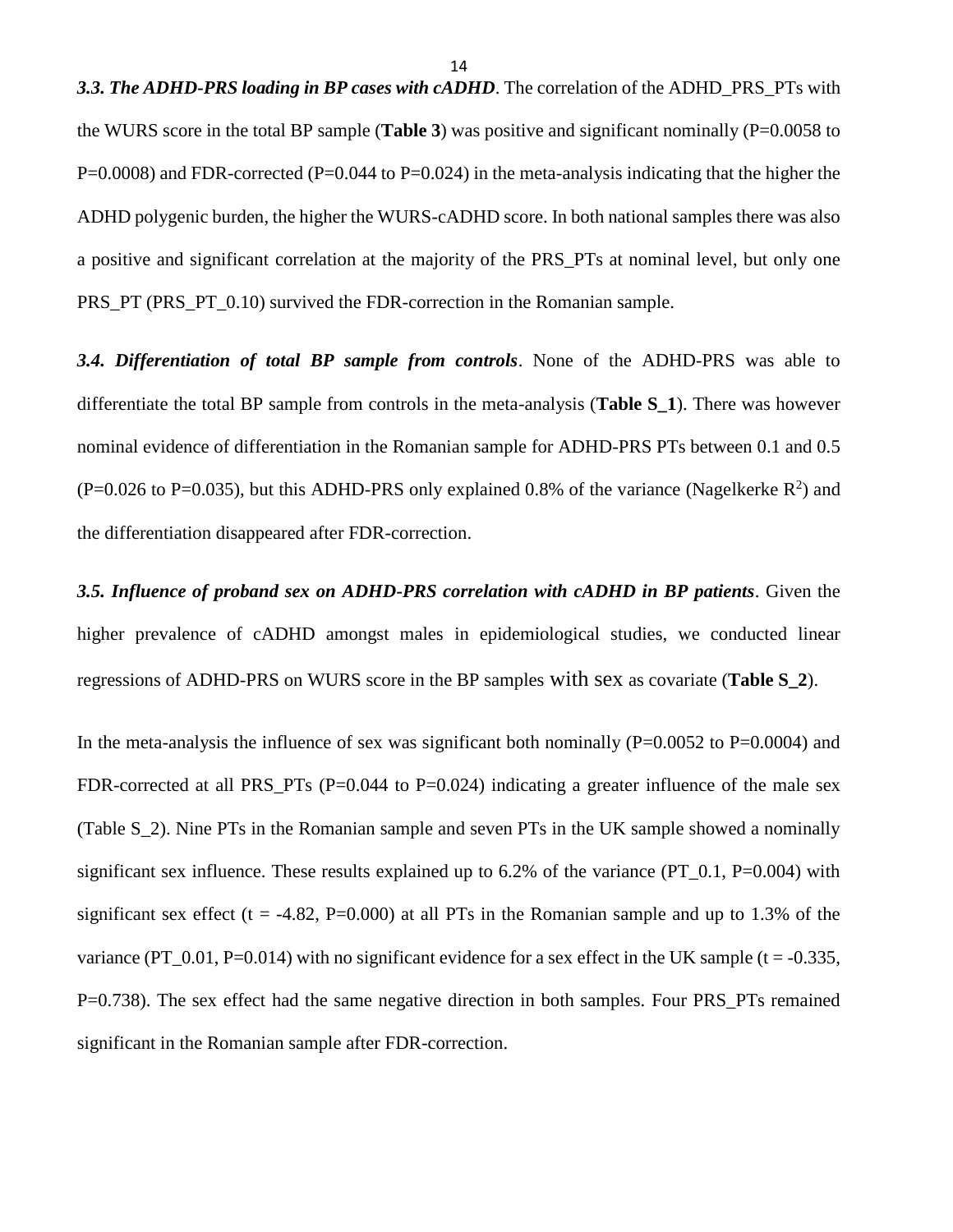We then performed an analysis in separate sex groups. **Table S\_3a** shows that the ADHD\_PRS nominally significantly predicted the WURS cADHD in BP males in the combined sample at all PRS\_PTs and at seven PRS\_PTs in the Romanian sample indicating a better association of the ADHD-PRS with the male sex. After FDR-correction the significance disappeared.

In the female subsample **(Table S\_3b)** there was no significant prediction of the WURS score by the ADHD\_PRS after FDR-correction, although a nominal significance was observed for three PRS\_PTs (0.01-0.03) only in the combined sample.

### *Objective 2*

*3.6. Relationship between ADHD-PRS loading and age-of-onset of BP*. The linear regressions of the ADHD-PRS on the linear measure of cADHD (linear WURS score) with the *BP-AO as covariate* (**Table 4)** showed a significant influence of BP-AO on the association of all ADHD-PRS\_PTs with the cADHD score in BP patients at nominal level (P=0.0045 to P=0.0009) and FDR corrected P-level in the meta-analysis (corrected P=0.044 to P=0.024). In both national samples the majority of PRS\_PTs were nominally significant, but after FDR-correction six PRS\_PTs remained significant in the Romanian sample, while in the UK sample all PRS\_PTs displayed only trends. The explained variance reached up to 15.7% in the Romanian sample (PT\_0.10, nominal  $P=0.006$ ) and up to 4.8% in the UK sample (PT\_0.10, nominal P=0.012)**.**

*3.7. BP age of onset groups and ADHD-PRS loading*. Based on the significant covariance effect of BP-AO on the association between patient cADHD score and ADHD-PRS, we investigated this association in AO groups to see if the association is uniform across the AO distribution or specific to an AO group that drives the association in the total sample.

Eight PTs in the Romanian sample and seven PTs in the UK sample predicted nominally significantly the cADHD score in the early-onset group, but only trends to significance remained after FDR-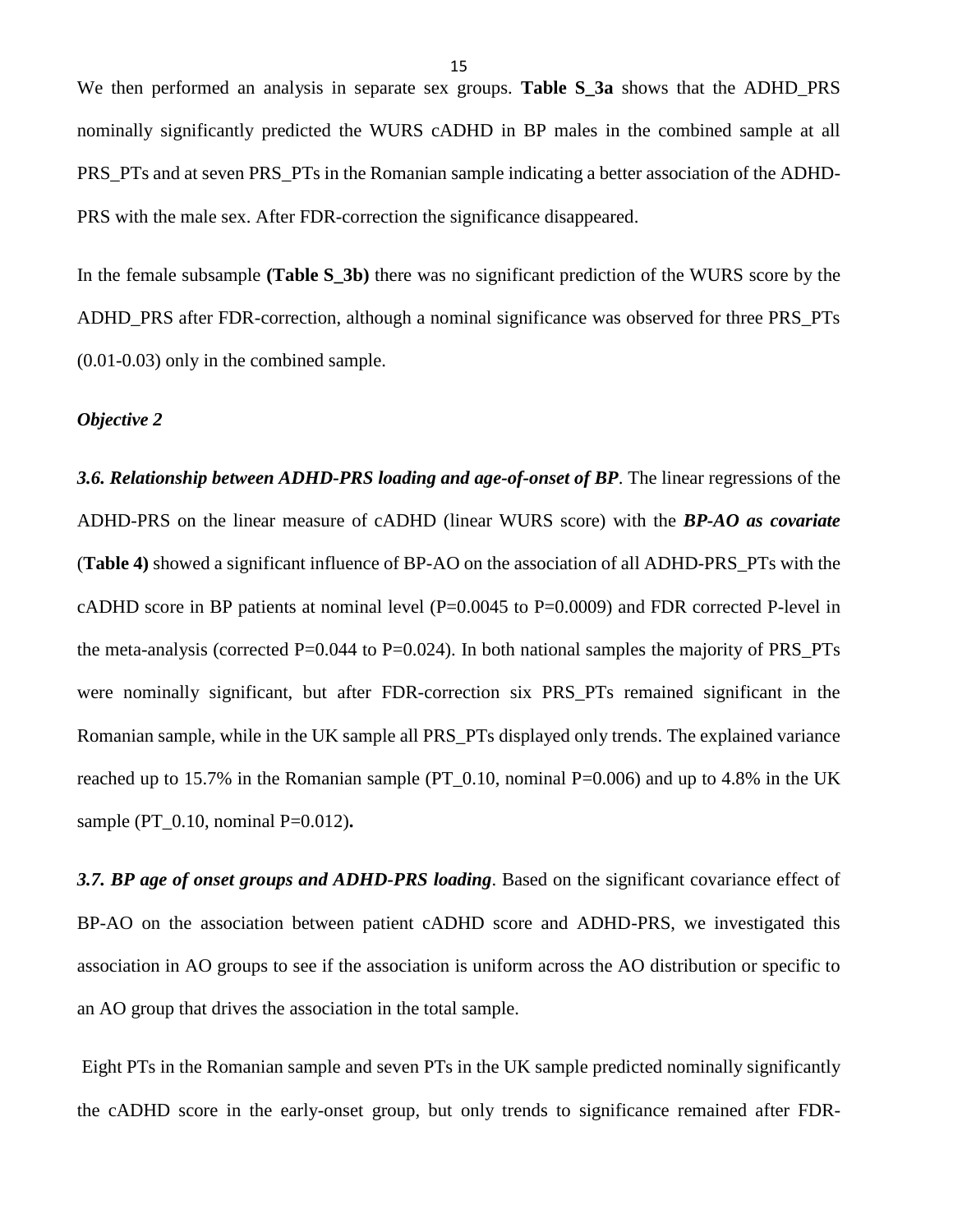correction. Instead, in the combined sample the ADHD-PRS significantly predicted the cADHD score at all ADHD-PRS PTs both nominally ( $P=0.015$  to  $P=0.0008$ ) and FDR-corrected ( $P=0.032$  to  $P=0.007$ ) in the early-onset BP group (**Table 5)**. In the late-onset BP group, no ADHD PRS\_PT predicted the cADHD score in either sample (**Table S\_4).**

We investigated the mean BP-AO in cases with cADHD compared with cases without cADHD (**Table S** 5). In the Romanian sample the mean BP-AO was 24.25 years (SD=8.66) in cases with cADHD and 27.96 years (SD=9.95) in cases without cADHD (F=17.89, P<0.0001). In the UK sample the mean BP-AO was 23.99 years in cases with cADHD and 27.29 years in cases without cADHD  $(F=7.85, P=0.0053)$ .

In the Romanian sample we also observed the AO of mania and depression in cases with cADHD versus cases without cADHD. Both the AO of mania (P<0.0001) and the AO of depression (P<0.005) were significantly younger in BP cases with cADHD as against cases without cADHD (**Table S\_5).**

*3.8. Independent association of ADHD-PRS with BP age-of-onset*. Given the relationship between WURS score, BP-AO, and ADHD-PRS we tested whether AO was independently associated with ADHD-PRS (i.e. without taking into account the WURS score). There was a negative correlation (negative beta) between BP-AO and ADHD-PRS in all groups (**Table S\_6),** suggesting that a higher ADHD-PRS loading was associated with a younger AO. But the corrected significance was shown only in the meta-analysis for PRS\_PT\_0.01. This means that only less frequent SNPs might influence the BP-AO.

*Objective 3*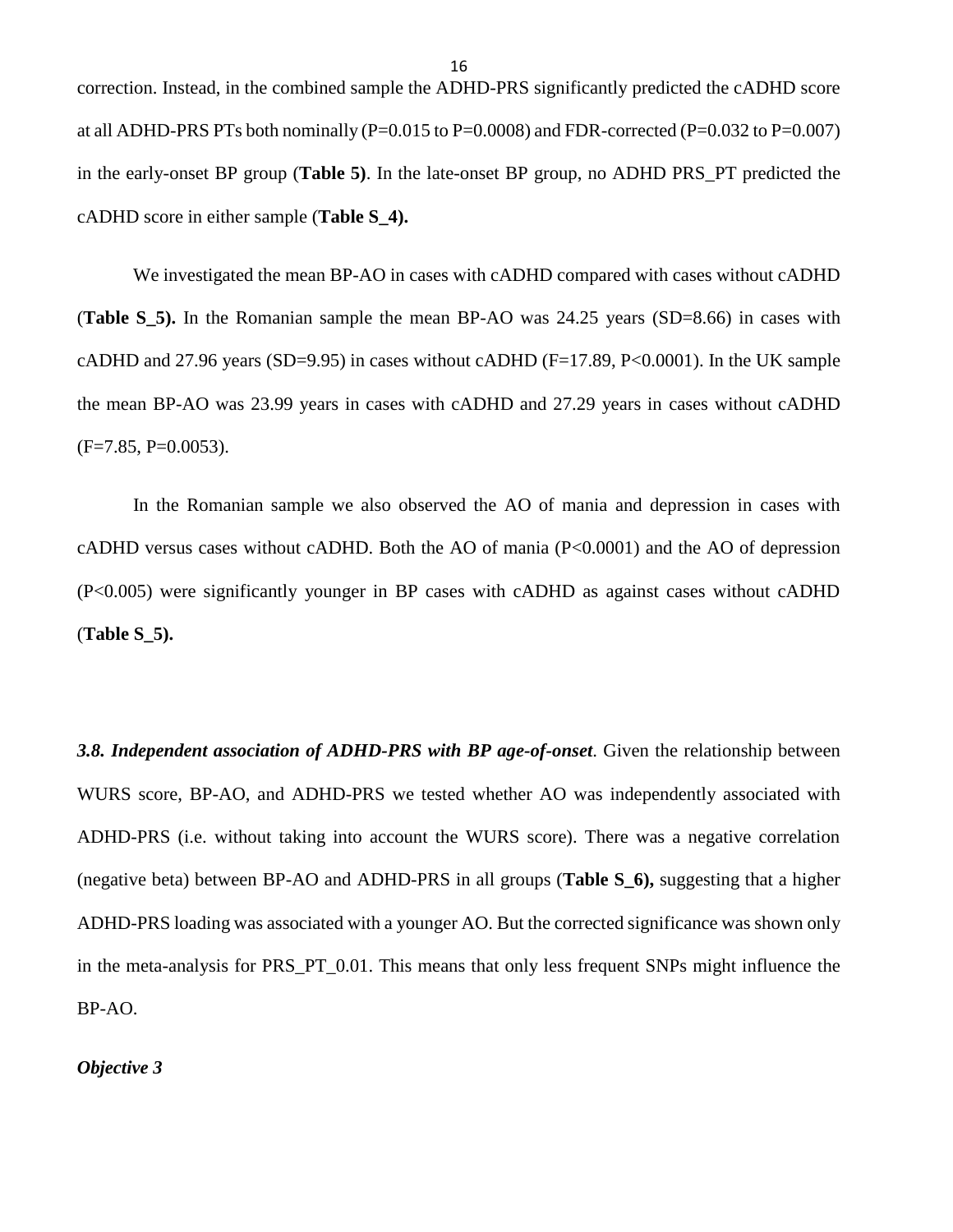# *3.9. The hypothesis of an eventual partial molecular overlap between BP and ADHD in the context of the investigated ADHD-SNP set.* In order to check this hypothesis we conducted logistic regressions where the predicted variable was the status "affected / not affected with BP" and the predictors were the ten ADHD-PRS-PTs. We first checked the prediction of the affection status in the comparison of BP cases without cADHD versus controls. The ADHD-PRS could not differentiate the BP patients without cADHD from controls in either sample (**Table S\_7),** as they did in the comparison of the total BP samples with controls (Table S<sub>1</sub>). But because the ADHD-PRS best predicted the cADHD in the early-onset BP cases, probably indicating an enriched and more homogeneous molecular basis of cADHD in this group, we compared the early-onset BP cases (including cases with and without cADHD) with the controls. Table 6 shows that eight PRS\_PTs in the Romanian sample and seven PRS\_PTs in the UK sample; and all ten PRS\_PTs in the combined sample nominally significantly predict the status "affected – not affected with BP". After FDR correction of the meta-analysis nine PRS\_PTs remained significant. This finding points to a partial molecular overlap between early-onset BP and ADHD.

Because the proband sex had a significant influence on the prediction of cADHD score in the total BP sample (Table S 2) and it was hypothesized that "there may be sex differences in the genetic overlap between ADHD and comorbid features" (Du Rietz et al, 2018), we investigated the sex effect on the overlap between early-onset BP and ADHD through the differentiation between early-onset group and controls based on ADHD-PRS with the covariate sex (**Table S\_8**). The meta-analysis shows that nine of ten PTs are nominally significant and six PTs (PT\_0.05 to PT\_0.50) remain significant after FDRcorrection.

### **4. DISCUSSION**

To the best of our knowledge, we are among the first researchers to use the newest PGC ADHD-SNP set to investigate ADHD as a trait and developmental precursor of BP. We set out to investigate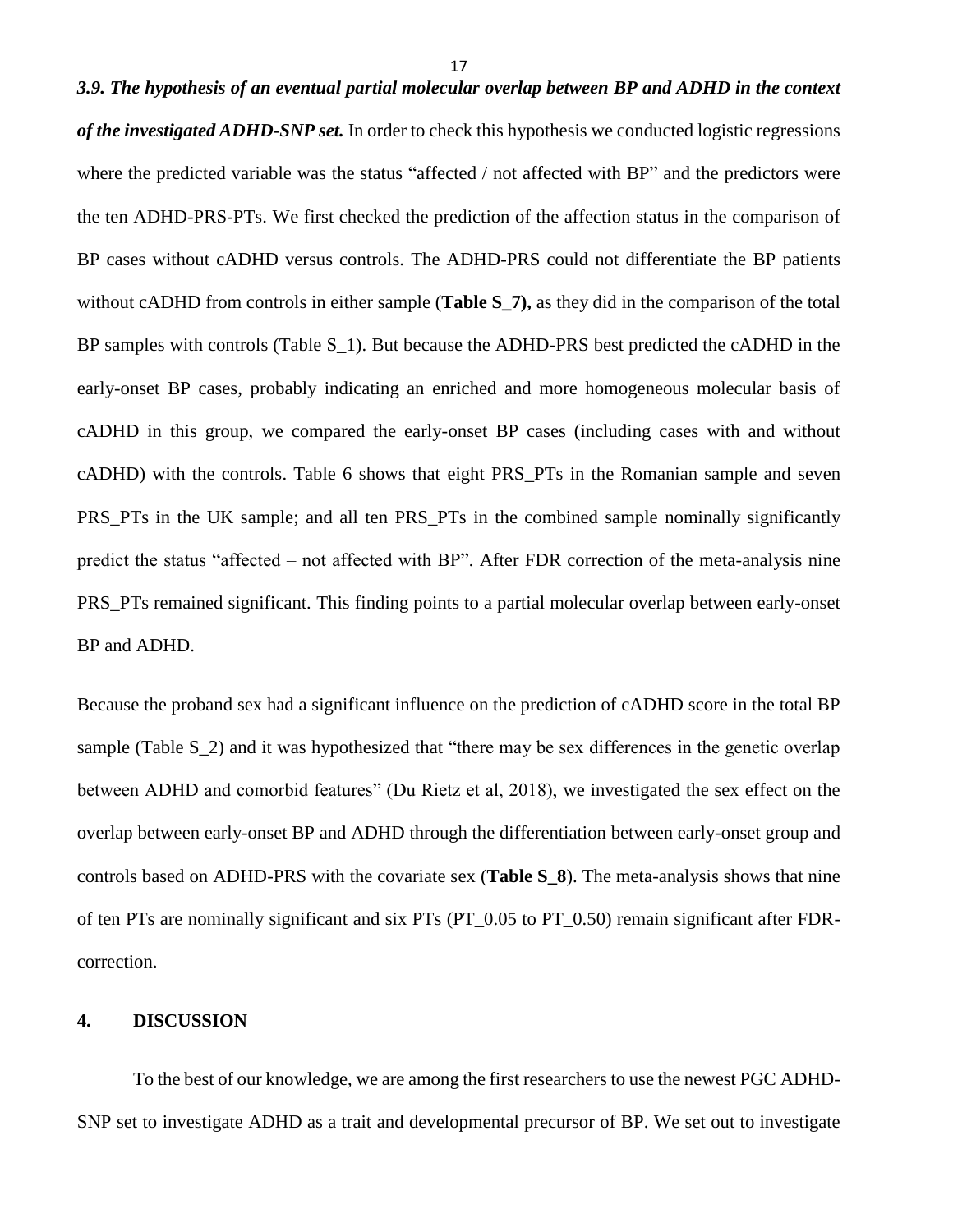the ability of the ADHD-PRS to predict the presence of cADHD in BP subjects and to test whether BP preceded by a history of cADHD presents particular clinical characteristics, as suggested by previous studies (Faraone et al, 1997a; 1997b, Sachs et al. 2000).

### **4.1.** *Predictive power of ADHD-PRS*

In the total BP sample all ADHD\_PRS\_PTs based on the PGC-SNP set demonstrated a significant positive correlation with the linear WURS score as measure of cADHD indicating that the higher the ADHD polygenic burden, the higher the WURS-cADHD score. The ADHD-PRS significantly *differentiated the BP cases with cADHD from controls at seven PRS-PTs.* However, in the comparison of BP *cases with cADHD with BP cases without cADHD* only a trend to significance was observed after FDR-correction of the results, although at nominal level the differentiation was significant. Likewise, the ADHD\_PRS did not differentiate the total BP samples from controls. This replicates the findings of Du Rietz et al (2018), who used the same ADHD discovery set and could not distinguish between BP patients and controls using ADHD-PRS to predict the status "affected -not affected with BP" in a large UK biobank sample. These findings might be due to the common character of the SNPs included in PRS, which means that many individuals have PRS-loading close to the population mean and consequently, have the general "population life-time disease risk" (Lewis & Vassos, 2017). Another explanation resides in the fact that the PRS consists of SNPs associated with ADHD, but the total sample of BP cases includes subjects with and without cADHD. Similar to our study, the controls of Du Rietz et al. study (2018) were not investigated for the presence of cADHD.

The predictive power of the ADHD-PRS for cADHD was influenced by the proband sex in the BP samples. A nominally significant prediction of cADHD was found in the Romanian and the combined BP male sample at all PRS\_PTs, while no significant prediction was observed in female patients in either sample when the analysis was performed in separate sex groups. This result is in line with the double ADHD-SNP heritability reported for male subjects  $((h<sup>2</sup>=0.247)$  compared to female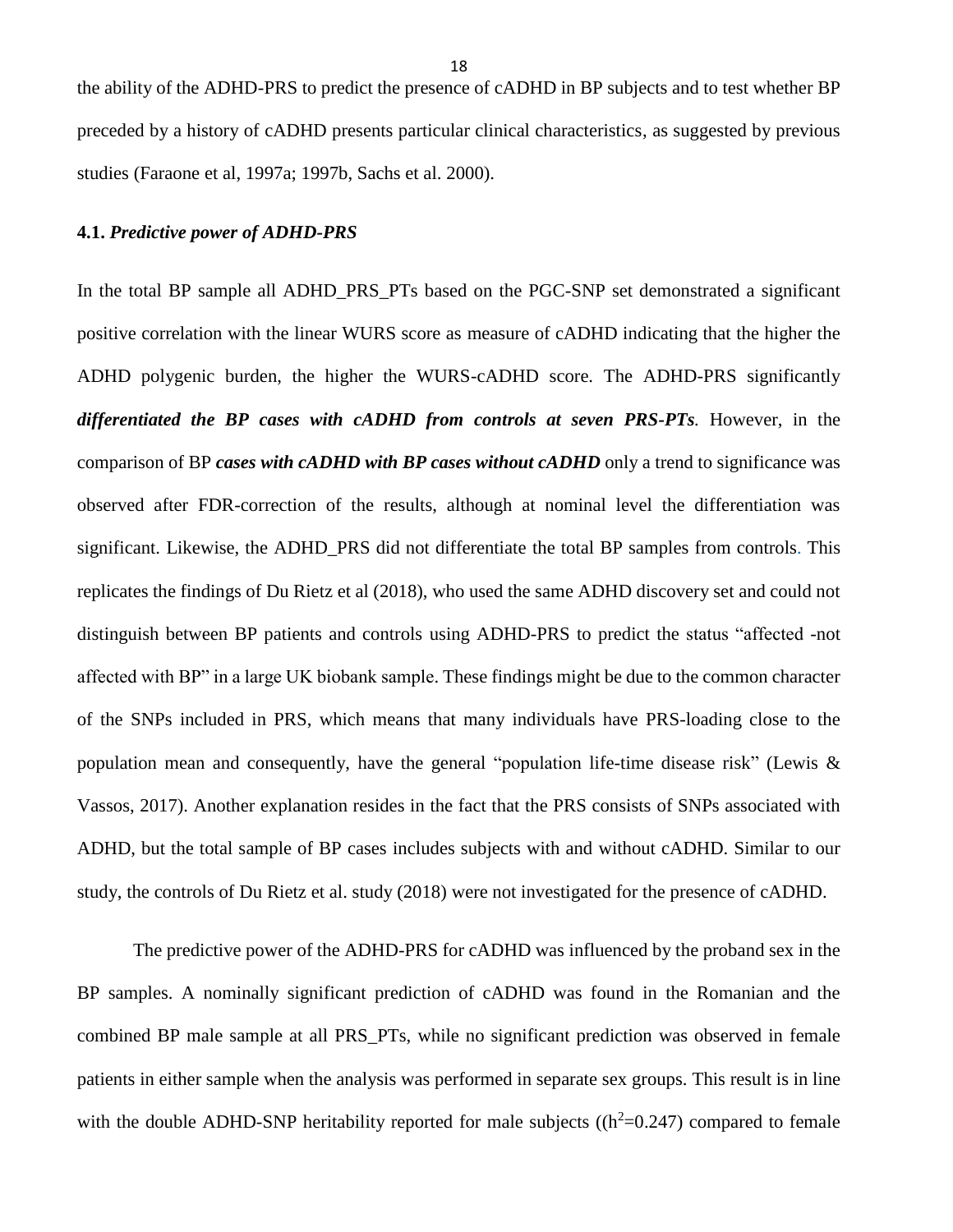subjects ( $h^2$ =0.123) (Martin et al, 2018) and with the observation that "there may be sex differences in the genetic overlap between ADHD and comorbid features" (Du Rietz et al, 2018), although the FDRcorrection vanished the sex significance in our samples. These studies used the same ADHD-SNP set used by us and explained the sex difference in SNP heritability through heterogeneous effects of rare or non-autosomal variants, although sex heterogeneity of common variants could not be excluded. This heterogeneity seems to have worked also in our samples, since the greatest sex effect was more visible in the Romanian and the combined samples.

### **4.2.** *Clinical characteristics of BP preceded by cADHD and partial overlap between BP and ADHD*

The AO of BP significantly influenced the predictive power of ADHD-PRS for cADHD both in the national samples and in the combined sample at all PRS\_PTs. When the sample was devided into an early-onset and a late-onset group we found that the WURS score as measure of cADHD was predicted by PRS only in early-onset BP cases  $(AO \leq 21)$  years), but not in late-onset BP cases. This finding and the fact that 43.19% cases in the Romanian sample and 34.32% cases in the UK sample had cADHD support the clinical observation that cADHD may be a non-specific behavioral precursor of future adult BP (Ryden et al., 2009; Uchida et al., 2018; Raouna et al., 2018) and specifically of early-onset BP (Faraone et al, 1997b; Sachs et al, 2000; Nierenberg et al, 2005).

The AO distribution in both the RO and UK sample was in agreement with the AO distribution of BP in an worldwide sample (Merikangas et al, 2011) according to whom 50% of BP cases have onset by age 25. It is well known that the AO distribution in BP is skewed to the left. So the best prediction of cADHD in BP cases with early-onset was not artificially driven by a biased AO distribution.

As a clinical characteristic of the BP preceeded by cADHD we found a significantly younger BP-AO in cases with cADHD than in cases without cADHD in both national samples. In the Romanian sample, where data on AO of mania and depression were available, we also found significantly younger

19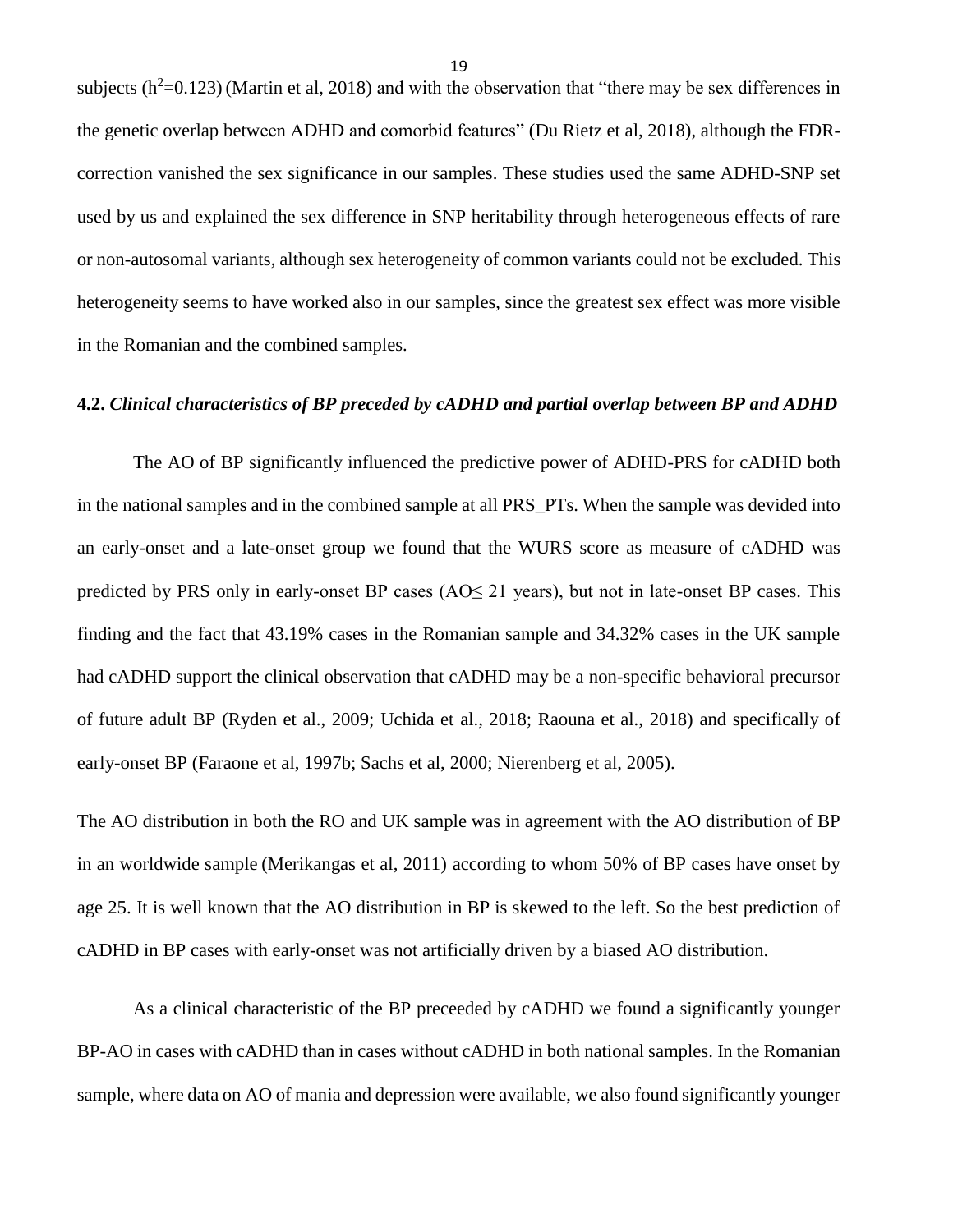AO of mania and depression in patients with cADHD. Thus, we could confirm the observation according to which BP comorbid with cADHD has an earlier onset.

For testing the hypothesis of a partial molecular overlap between BP and ADHD suggested by family studies and genetic correlations in large GWAS studies, we used the paradigm of the dependent variable "affected –not affected with BP" predicted by the ten ADHD-PRS-PTs in several group comparisons. Although we could not differentiate the BP patients without cADHD from controls using this model, we could nevertheless significantly distinguish between the total early-onset BP group (including cases with and without cADHD) and controls in the meta-analysis of the Romanian and UK sample. This finding is suggestive for the partial molecular overlap of ADHD and BP with early-onset and replicates the study of Van Hulzen et al (2017) based on an older ADHD-GWAS.

### **4.3***. Study limitations*

The main limitation of our study was that cADHD was retrospectively assessed in the BP patients using the WURS and as such the data could be influenced by recall bias which, in turn, could be influenced by the severity of BP. Information provided by close relatives was available for many Romanian patients, but this information was also retrospectively obtained. We used the recommended cut-off of 46 points on the 25 item WURS for diagnosing cADHD and this score is reached through the inclusion of items which are not very specific for ADHD, although they are related (e.g. items for emotional instability, items more specific for conduct disorders and intellectual performance). Emotional instability is not included among the core criteria of ADHD, although this symptom is seen in ADHD children in clinical practice. Emotional instability overlaps with symptoms of BP and, in different degrees, it is a trait common to several disorders and personality structures in the general population, which might have contributed to the lack of differentiation between the total BP sample and controls based on ADHD-PRS. As stated by Ward et al. (1993) the cut-off 46 or higher on WURS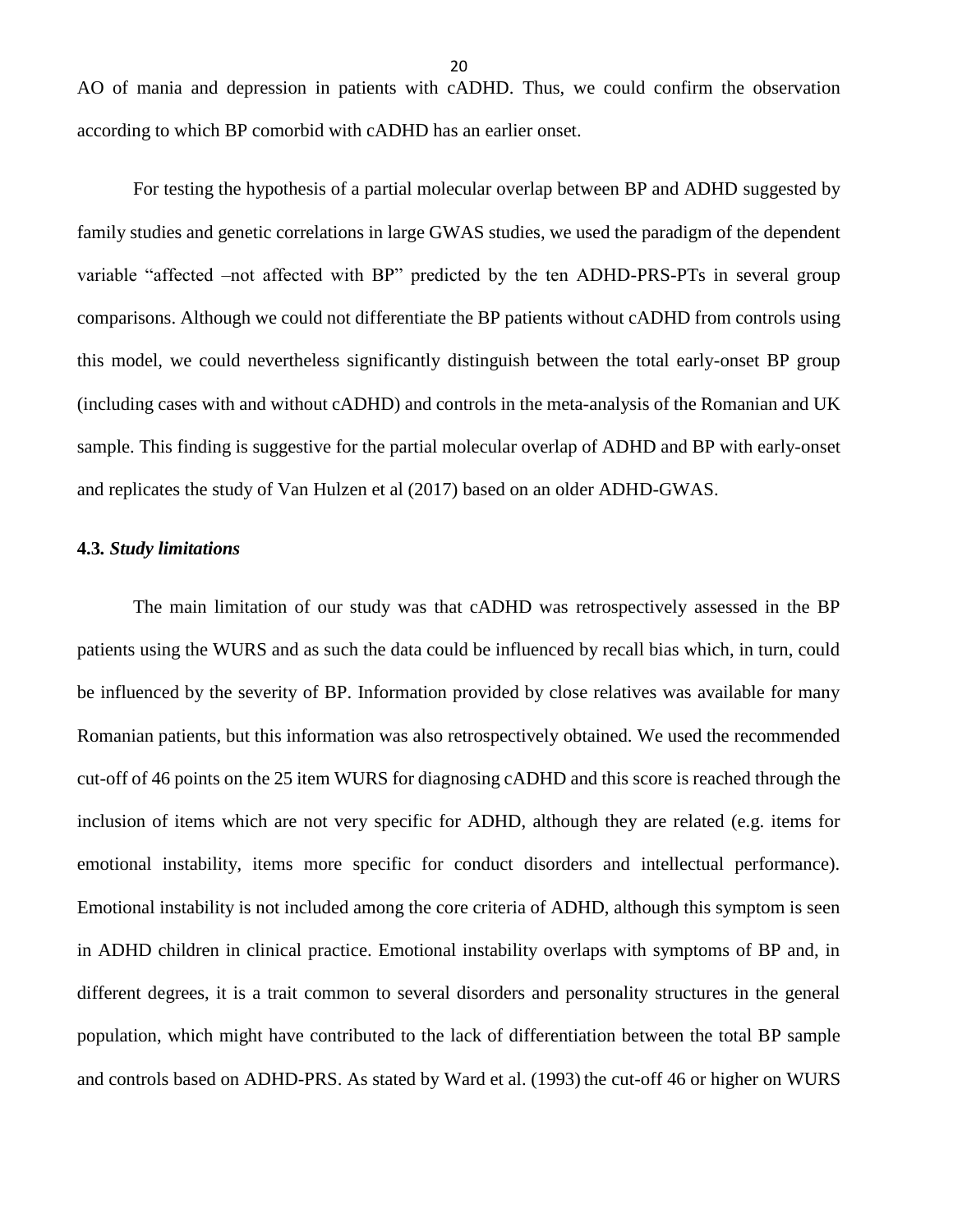correctly identifies 86% of cases with cADHD, while a cutoff score of 36 or higher correctly identifies 96% of the adults with cADHD (sensitivity  $= 96\%$ ), but this threshold is used less frequently.

The diagnostic sensitivity and specificity of the WURS varies from sample to sample depending on the items included in the cut-off and on the administration way (clinical interview or self-rating) with poorest results in self-rating (Suhr et al, 2009). In different adult samples retrospectively diagnosed with ADHD WURS had a sensitivity up to 96% and specificity from 70% (Kouros et al. 2018), 76% (Retz-Junginger et al. 2003) to 90.8% (Rodríguez-Jiménez et al., 2001). Having in mind that the specificity of a diagnostic tool is defined as the capacity to exclude those subjects who do not possess a certain trait, we appreciate that the WURS diagnostic properties did not significantly affect the percentage of BP patients with comorbid cADHD in our samples.

Although the reported rates of comorbidity in our samples might seem high and might suggest a bias introduced by the psychometric properties of WURS, in fact they are in the range of previous comorbidity studies between BP and ADHD mentioned in the introduction. Since the comorbidity varies according to BP-subtype and is higher between BP-I and ADHD, it is reasonable to find a higher comorbidity in the Romanian BP-I sample than in the UK sample consisting of 67% BP-I cases and 33% BP-II cases.

Another limitation of our study resides in the different number of SNPs genotyped and imputed in the national samples. This may have influenced the comparability of the results in the two samples, although the PRS were Z-normalized for comparison and meta-analysis. An additional limitation of the study is derived from the current status of the biological basis of PRS technique that involves the deficiencies mentioned above.

### **4.4.** *Conclusions*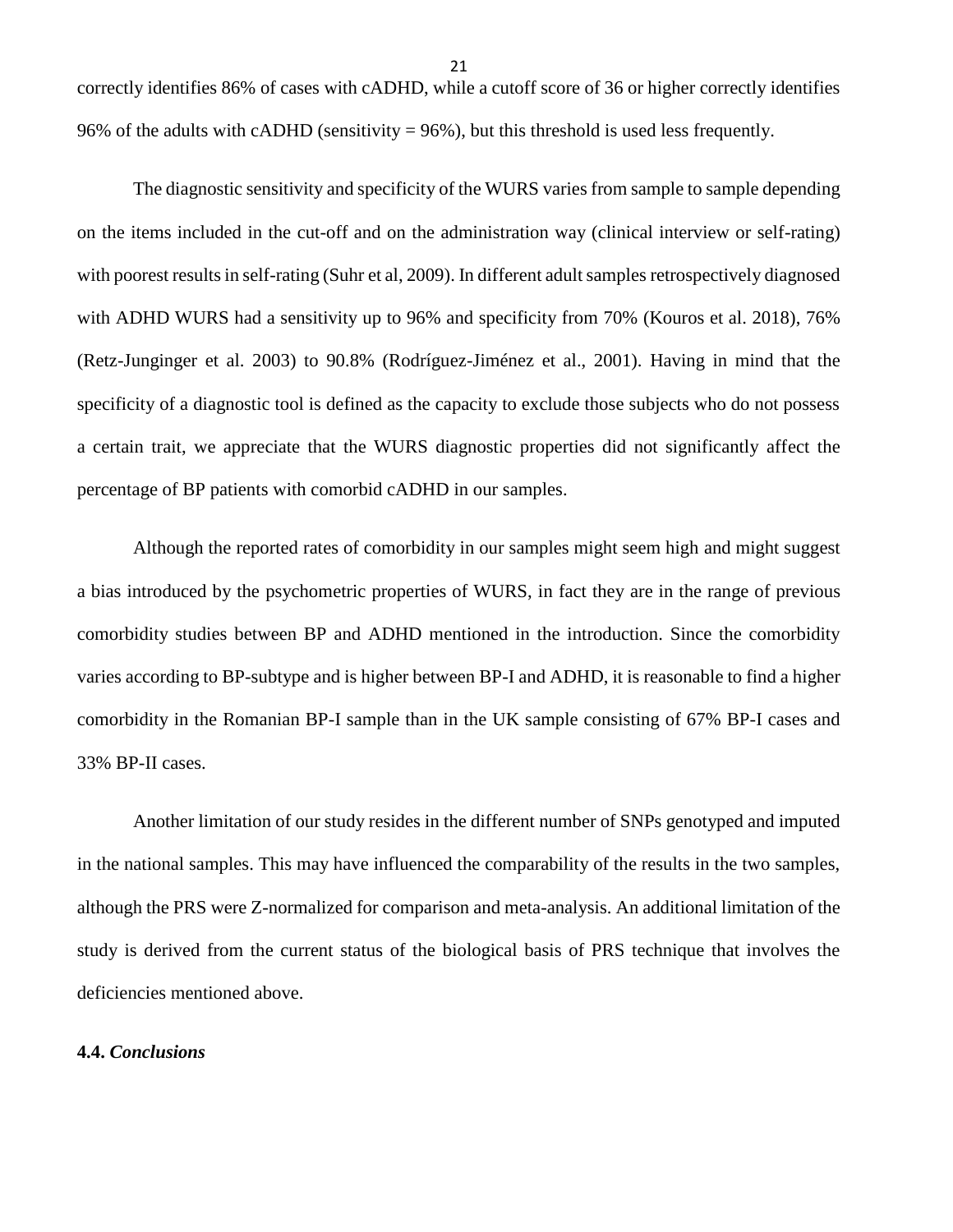Our study is amongst the first to investigate the predictive power of an ADHD-PRS set based on the most recent PGC ADHD-GWAS in bipolar disorder. We were able to confirm the discriminative power of the ADHD-SNPs by showing that they can differentiate between BP patients with cADHD and controls and tend to differentiate also between BP patients with cADHD and BP patients without cADHD if stringent correction for multiple testing is undertaken. Proband sex and BP-AO influenced the predictive power of the ADHD-PRS. The most robust finding of our study was the relationship between ADHD-PRS loading and BP-AO with significant association between ADHD-PRS and earlyonset BP suggesting that ADHD-PRS loading has a modifying impact on BP-AO. This result is also in agreement with findings of previous molecular studies of BP showing differences in the association of several candidate genes with BP as a function of the disease onset (Jamain et al, 2014; Grigoroiu-Serbanescu et al, 2015). Our findings were also suggestive for the partial molecular overlap of ADHD and BP with early-onset. However, the ADHD-PRS only explained a small proportion of the variance that influences cADHD symptoms preceding BP.

Given the individual variability of treatment response and outcome of BP the use of an ADHD-PRS in BP might contribute to personalized disease monitoring by stratification of the individual risk and tailoring the clinical treatment decisions according to the individual biological backgorund. Probably the greatest predictive benefit might be in cases situated at the extremes of the PRS distributions (Lewis & Vassos, 2017). However, it remains to be determined whether there is an increased benefit of the ADHD-PRS over and above clinical investigation of AO and of childhood ADHD. Due to the sample size in this study, the findings that we report remain suggestive and require independent replication.

22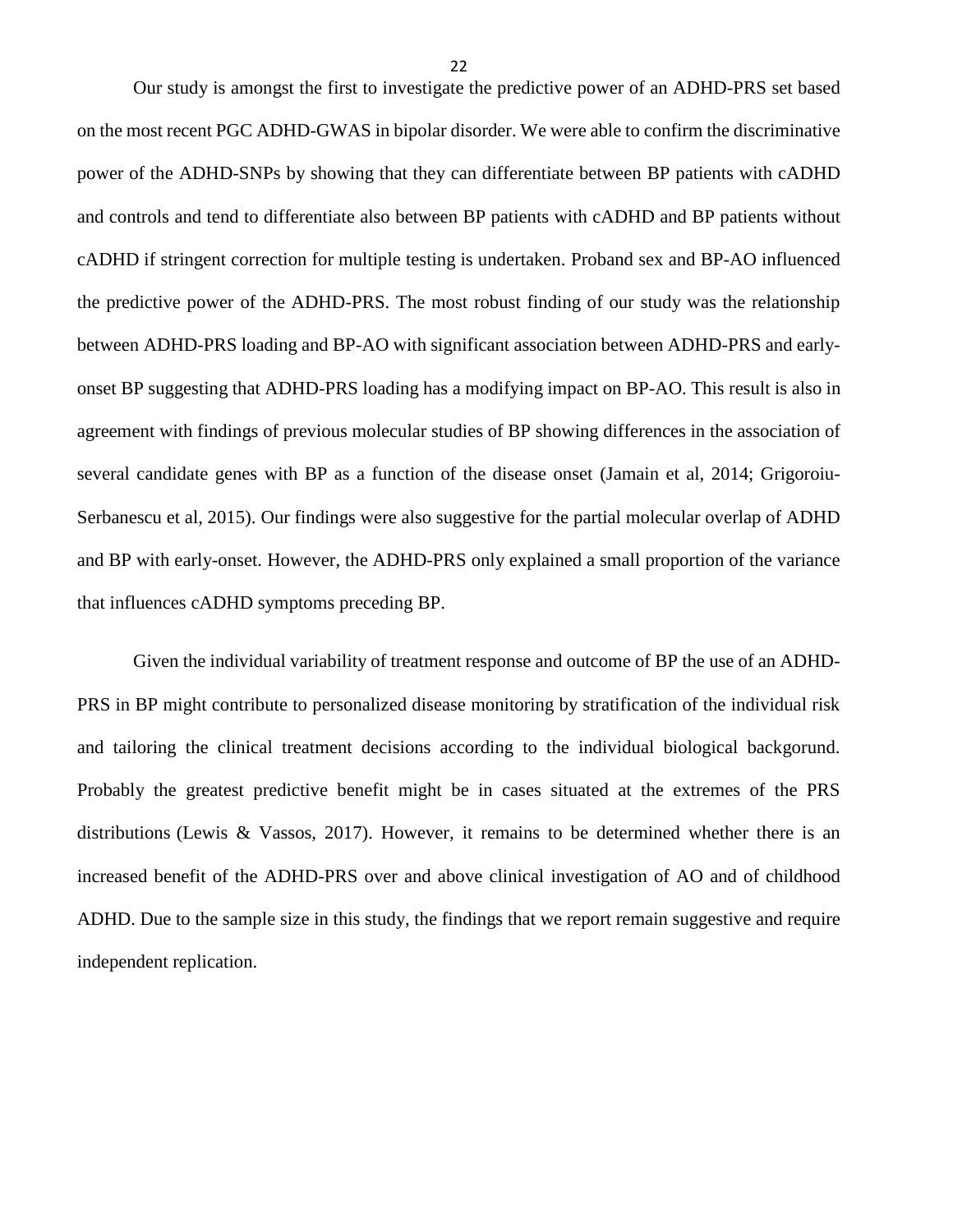- Benjamini Y, Hochberg Y, 1995. Controlling the false discovery rate: a practical and powerful approach to multiple testing. Journal of the Royal Statistical Society. Series B 57, 289-300.
- [Bernardi](https://www.ncbi.nlm.nih.gov/pubmed/?term=Bernardi%20S%5BAuthor%5D&cauthor=true&cauthor_uid=21846424) S, [Faraone SV,](https://www.ncbi.nlm.nih.gov/pubmed/?term=Faraone%20SV%5BAuthor%5D&cauthor=true&cauthor_uid=21846424) [Cortese S,](https://www.ncbi.nlm.nih.gov/pubmed/?term=Cortese%20S%5BAuthor%5D&cauthor=true&cauthor_uid=21846424) [Kerridge BT,](https://www.ncbi.nlm.nih.gov/pubmed/?term=Kerridge%20BT%5BAuthor%5D&cauthor=true&cauthor_uid=21846424) [Pallanti S,](https://www.ncbi.nlm.nih.gov/pubmed/?term=Pallanti%20S%5BAuthor%5D&cauthor=true&cauthor_uid=21846424) [Wang S,](https://www.ncbi.nlm.nih.gov/pubmed/?term=Wang%20S%5BAuthor%5D&cauthor=true&cauthor_uid=21846424) [Blanco C](https://www.ncbi.nlm.nih.gov/pubmed/?term=Blanco%20C%5BAuthor%5D&cauthor=true&cauthor_uid=21846424), 2012. The lifetime impact of attention deficit hyperactivity disorder: results from the National Epidemiologic Survey on Alcohol and Related Conditions (NESARC), Psychological Medicine, 42, 875–887.
- Birmaher, et al., Clinical course of children and adolescents with bipolar spectrum disorders*.* Archives of General Psychiatry, 2006, 63, 175–183)
- The Brainstorm Consortium**,** 2018**.** Analysis of shared heritability in common disorders of the brain. Science 360: 6395, eaap8757**.**
- Das S, Forer L, Schönherr S, Sidore C, Locke AE, Kwong A, et al, 2016. Next-generation genotype imputation service and methods**.** Nat Genet*.* 48, 1284-1287.
- Decina P**,** Kestenbaum CJ, Farber S, Kron L, Gargan M, Sackeim HA, et al, 1983. Clinical and psychological assessment of children of bipolar probands. Am J Psychiatry 140, 548–553.
- Demontis D, Walters RK, Martin J, Mattheisen M, Als TD, Agerbo E, et al, 2019. Discovery of the first genome-wide significant risk loci for ADHD. Nat Genet. 51, 63-75.
- Du Rietz E, Jonathan Coleman, Kylie Glanville, Shing Wan Choi, Paul F. O'Reilly, et al, 2018. Association of polygenic risk for attention-deficit/hyperactivity disorder with co-occurring traits and disorders. Biol Psychiatry: Cognitive Neuroscience and Neuroimaging 3, 635–643.
- Durbin R, 2014. Efficient haplotype matching and storage using the positional Burrows-Wheeler transform (PBWT). Bioinformatics 30, 1266–1272.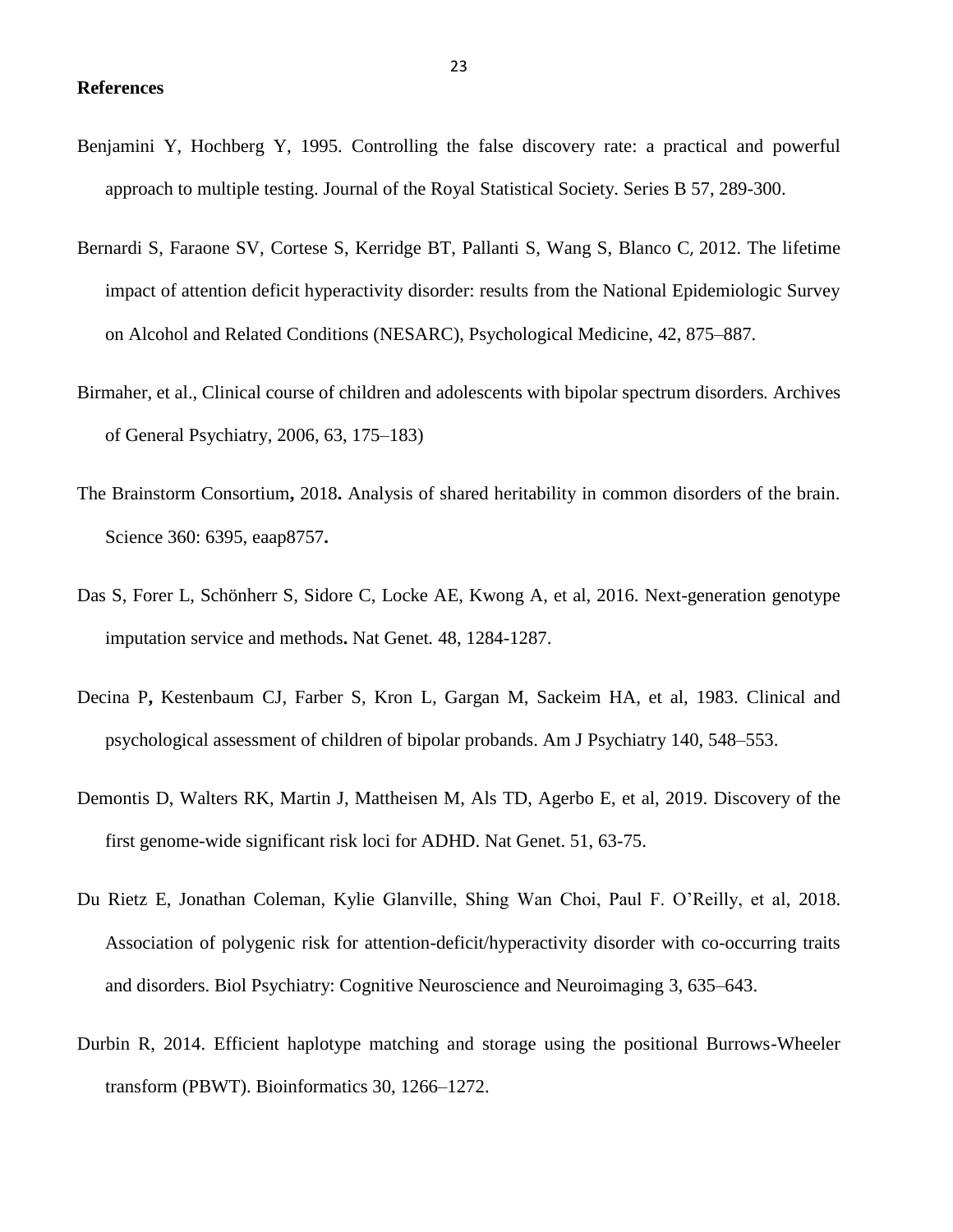- Erlenmeyer-Kimling L**,** Cornblatt B, 1987. High-risk research in schizophrenia: a summary of what has been learned. J Psychiatr Res 21 , 401-411.
- Euesden J, Lewis CM, O'Reilly PF, 2015. PRSice: Polygenic Risk Score software. Bioinformatics 31, 1466-1468.
- Faraone SV, Biederman J, Mennin D, Wozniak J, Spencer T, 1997a. Attention-deficit hyperactivity disorder with bipolar disorder: a familial subtype ? J Am Acad Child Adolesc Psychiatry 36, 1378- 87.
- Faraone SV, Biederman J, Wozniak J, Mundy E, Mennin D, O'Donnell D, 1997b. Is comorbidity with ADHD a marker for juvenile onset mania? J AmAcad Child Adolesc Psychiatry 36, 1046 –1055.
- Faraone SV, Biederman J, Wozniak J, 2012. Examining the comorbidity between attention deficit hyperactivity disorder and bipolar disorder: a meta-analysis of family-genetic studies. Am J Psychiatry 169, 1256–1266.
- Faraone SV, Asherson Ph, Banaschewski T, Biederman J, Buitelaar JK, Ramos-Quiroga JA, et al, 2015. Attention-deficit/hyperactivity disorder. Primer. Nature Reviews. Disease Primers 1: Article no: 15020.
- Gershon ES, McKnew D, Cytryn L, Hamovit J, Schreiber J, Hibbs E, et al, 1985. Diagnoses in schoolage children of bipolar affective disorder patients and normal controls. J Affect Disord 8, 283–291.
- Grigoroiu-Serbanescu M, Christodorescu D, Jipescu I, Totoescu A, Marinescu E, Ardelean V, 1989. Psychopathology in children aged 10-17 of bipolar parents: psychopathology rate and correlates of the severity of the psychopathology. J Affect Disord. 16, 167-179.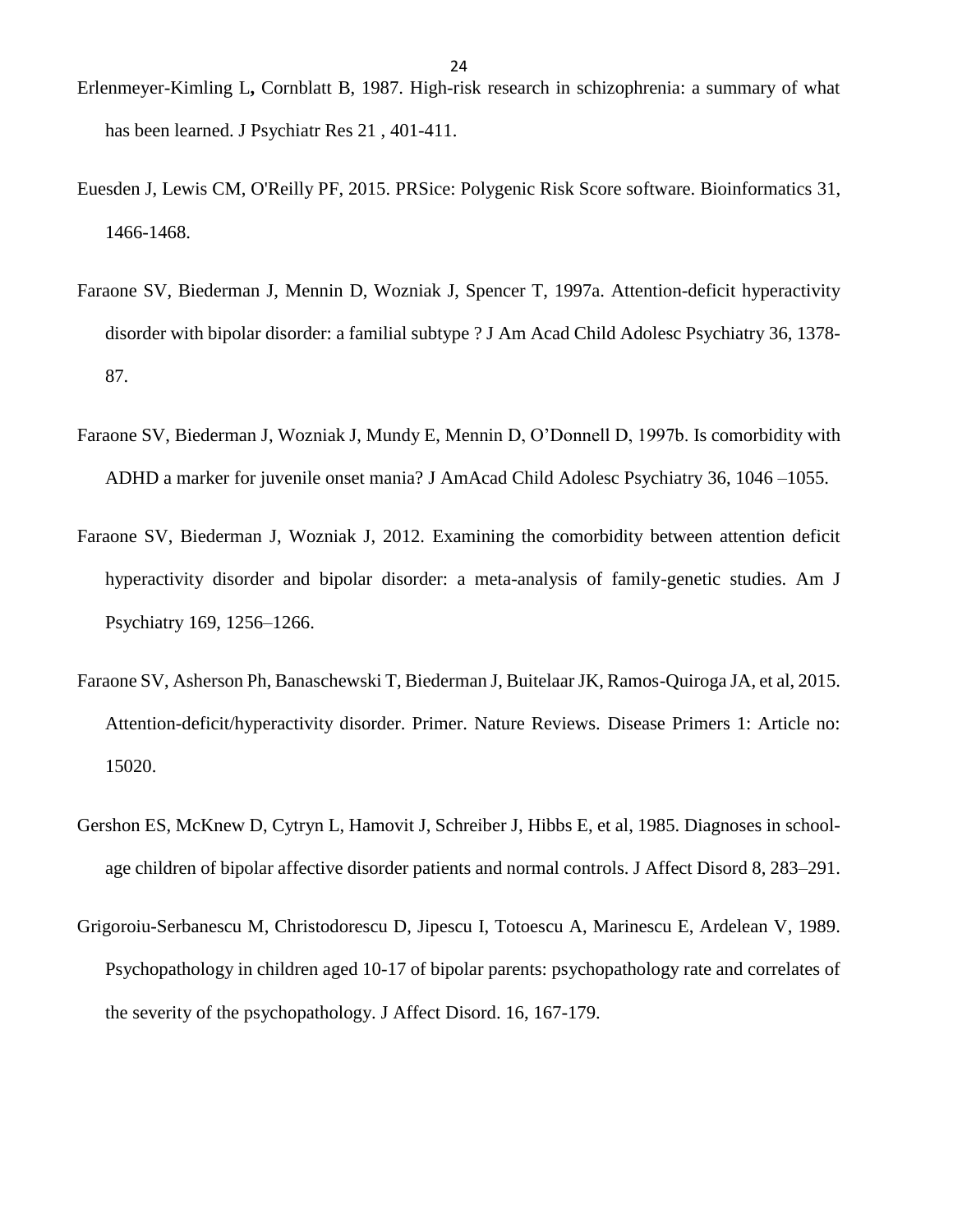- Grigoroiu-Serbanescu M**,** Christodorescu D, Măgureanu S, Jipescu I, Totoescu A, Marinescu E, Popa S, 1991. Adolescent offspring of endogenous unipolar depressive parents and of normal parents. J Affect Disord 21, 185-198.
- Grigoroiu-Serbanescu M, Rietschel M, Hauser J, Czerski PM, Herms S, Sun X, Wickramaratne P, Elston RC. 2014. Commingling analysis of age-of-onset in bipolar I disorder and the morbid risk for major psychoses in first degree relatives of bipolar I probands. J Affect Disord*.* 168, 197-204.
- Grigoroiu-Serbanescu M, Diaconu CC, Heilman-Heimbach S, Neagu AI, Becker T, 2015. Association of age-of-onset groups with GWAS significant schizophrenia and bipolar disorder loci in Romanian bipolar I patients. Psychiatry Research 230, 860-863.
- [Jamain S,](https://www.ncbi.nlm.nih.gov/pubmed/?term=Jamain%20S%5BAuthor%5D&cauthor=true&cauthor_uid=25111785) [Cichon S,](https://www.ncbi.nlm.nih.gov/pubmed/?term=Cichon%20S%5BAuthor%5D&cauthor=true&cauthor_uid=25111785) [Etain B,](https://www.ncbi.nlm.nih.gov/pubmed/?term=Etain%20B%5BAuthor%5D&cauthor=true&cauthor_uid=25111785) [Mühleisen TW,](https://www.ncbi.nlm.nih.gov/pubmed/?term=M%C3%BChleisen%20TW%5BAuthor%5D&cauthor=true&cauthor_uid=25111785) [Georgi A,](https://www.ncbi.nlm.nih.gov/pubmed/?term=Georgi%20A%5BAuthor%5D&cauthor=true&cauthor_uid=25111785) [Zidane N,](https://www.ncbi.nlm.nih.gov/pubmed/?term=Zidane%20N%5BAuthor%5D&cauthor=true&cauthor_uid=25111785) et al, 2014. Common and rare variant analysis in early-onset bipolar disorder vulnerability. PLoS One 9 , e104326. doi: 10.1371/journal.pone.0104326. eCollection 2014.
- Kiddie-Sads-Present and Lifetime Version (K-SADS-PL). Version 1.0 of October 1996. http:\\www.wpic.pitt.edu\ksads.
- Kouros I**,** Hörberg N, Ekselius L, Ramklint M, 2018. Wender Utah Rating Scale-25 (WURS-25): psychometric properties and diagnostic accuracy of the Swedish translation. Ups J Med Sci 123, 230-236.
- Lewis CM, Vassos E, 2017. Prospects for using risk scores in polygenic medicine. Genome Med. 9, 96–98.
- Loh P R, Danecek P, Palamara P F, Fuchsberger C, Reshef Y A, Finucane H K, et al , 2016. Referencebased phasing using the Haplotype Reference Consortium panel. Nat Genet. 48, 1443–1448.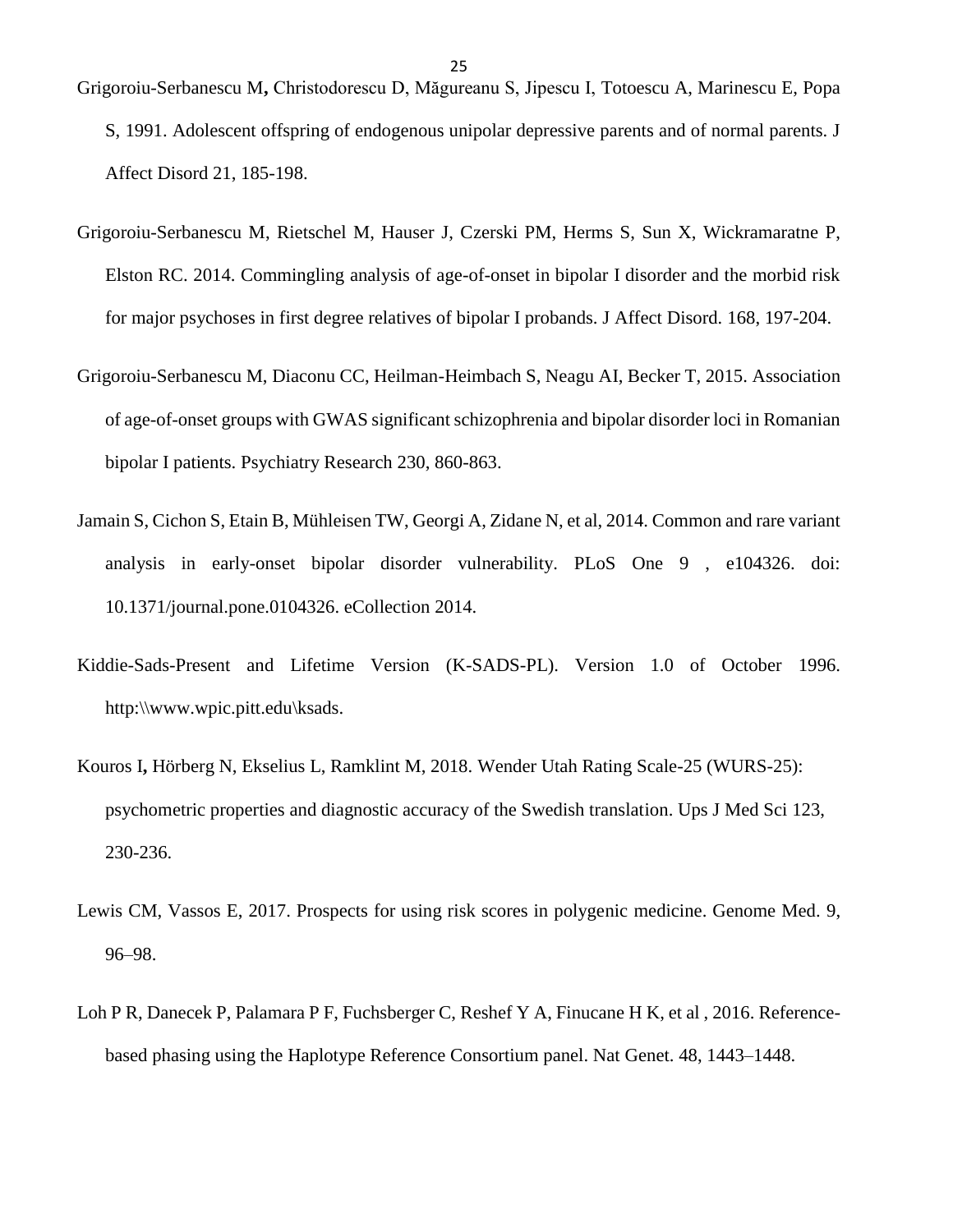- Martin J, Walters RK, Demontis D, Mattheisen M, Lee SH, Robinson E, et al, 2018. A Genetic Investigation of Sex Bias in the Prevalence of Attention-Deficit/Hyperactivity Disorder. Biol Psychiatry *,* 83, 1044-1053.
- McCarthy S**,** Das S, Kretzschmar W, Delaneau O, Wood A R, Teumer A, et al, 2016. A reference panel of 64,976 haplotypes for genotype imputation. Nat Genet. 48, 1279–1283.
- McGuffin P, Farmer A, Harvey I, 1991. A polydiagnostic application of operational criteria in studies of psychotic illness. Development and reliability of the OPCRIT system. Arch Gen Psychiatry 48, 764-770.
- Merikangas KR, Jin R, He JP, Kessler RC, Lee S, Sampson NA et al. Prevalence and correlates of bipolar spectrum disorder in the world mental health survey initiative. Arch Gen Psychiatry. 2011; 68 (3):241-251.
- Mühleisen TW**,** Leber M, Schulze TG, Strohmaier J, Degenhardt F, Treutlein J, et al, 2014. Genomewide association study reveals two new risk loci for bipolar disorder**.** Nat Comm*.* 2014; 5:3339.
- Nierenberg AA**,** Miyahara S, Spencer T, Wisniewski SR, Otto MW, Simon N, et al, 2005. Clinical and diagnostic implications of lifetime attention-deficit/hyperactivity disorder comorbidity in adults with bipolar disorder: Data from the first 1000 STEP-BD participants*.* Biol Psychiatry 57, 1467 – 1473.
- Nurnberger JI, Blehar MC, Kaufmann CA, York-Cooler C, Simpson SG, Harkavy-Friedman J, et al, 1994. Diagnostic Interview for Genetic Studies. Rationale, Unique Features, and Training. Arch Gen Psychiatry 51, 849-859.
- Polanczyk G, de Lima MS, Horta BL, Biederman J, Rohde LA, 2007. The worldwide prevalence of ADHD: a systematic review and metaregression analysis. Am J Psychiatry , 164, 942–948.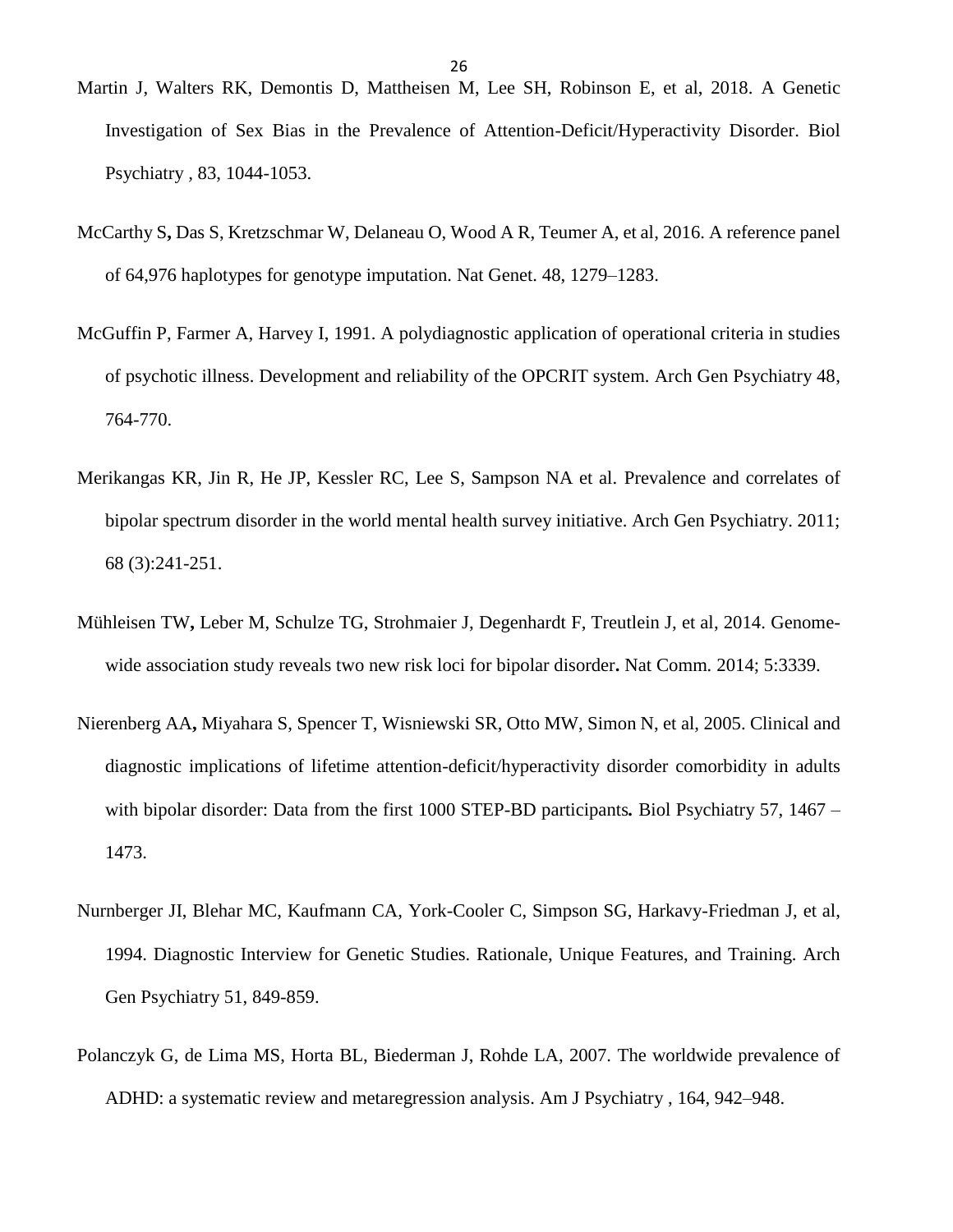- R Core Team, 2018. A language and environment for statistical computing. R Foundation for Statistical Computing, Vienna, Austria. [https://www.R-project.org/.](https://www.r-project.org/)
- Raouna A, Osam CS, MacBeth A, 2018. Clinical staging model in offspring of parents with bipolar disorder: a systematic review. Bipolar Disord 20, 313-333.
- Rasic D, Hajek T, Alda M, Uher R. (2014) Risk of mental illness in offspring of parents with schizophrenia, bipolar disorder, and major depressive disorder: a meta-analysis of family high-risk studies*.* Schizophr Bull 40, 28-38.
- Rayner W, 2015. HRC-1000G-check-bim. Retrieved August 15, 2018, from <http://www.well.ox.ac.uk/~wrayner/tools/>
- Rieder RO**,** Nichols PL, 1979. Offspring of schizophrenics. III. Hyperactivity and neurological soft signs. Arch Gen Psychiatry 36 , 665-674.
- Ryden E, Thase ME, Straht D, Aberg-Wistedt A, Bejerot S, Landen M, 2009. A history of childhood attention-deficit hyperactivity disorder (ADHD) impacts clinical outcome in adult bipolar patients regardless of current ADHD. Acta Psychiatr Scand . 120, 239–246.
- Sachs GS, Baldassano CF, Truman CJ, Guille C, 2000. Comorbidity of attention deficit hyperactivity disorder with early- and late-onset bipolar disorder. Am J Psychiatry 157, 466-468.
- Simon V, Czobor P, Balint S, Meszaros A, Bitter I, 2009. Prevalence and correlates of adult attentiondeficit hyperactivity disorder: meta-analysis. Br J Psychiatr 194: 204–211.
- Skirrow C, Hosang GM, Farmer AE, Asherson P, 2006. An update on the debated association between ADHD and bipolar disorder across the lifespan. J Affect Disord, 2006, 141, 143–159.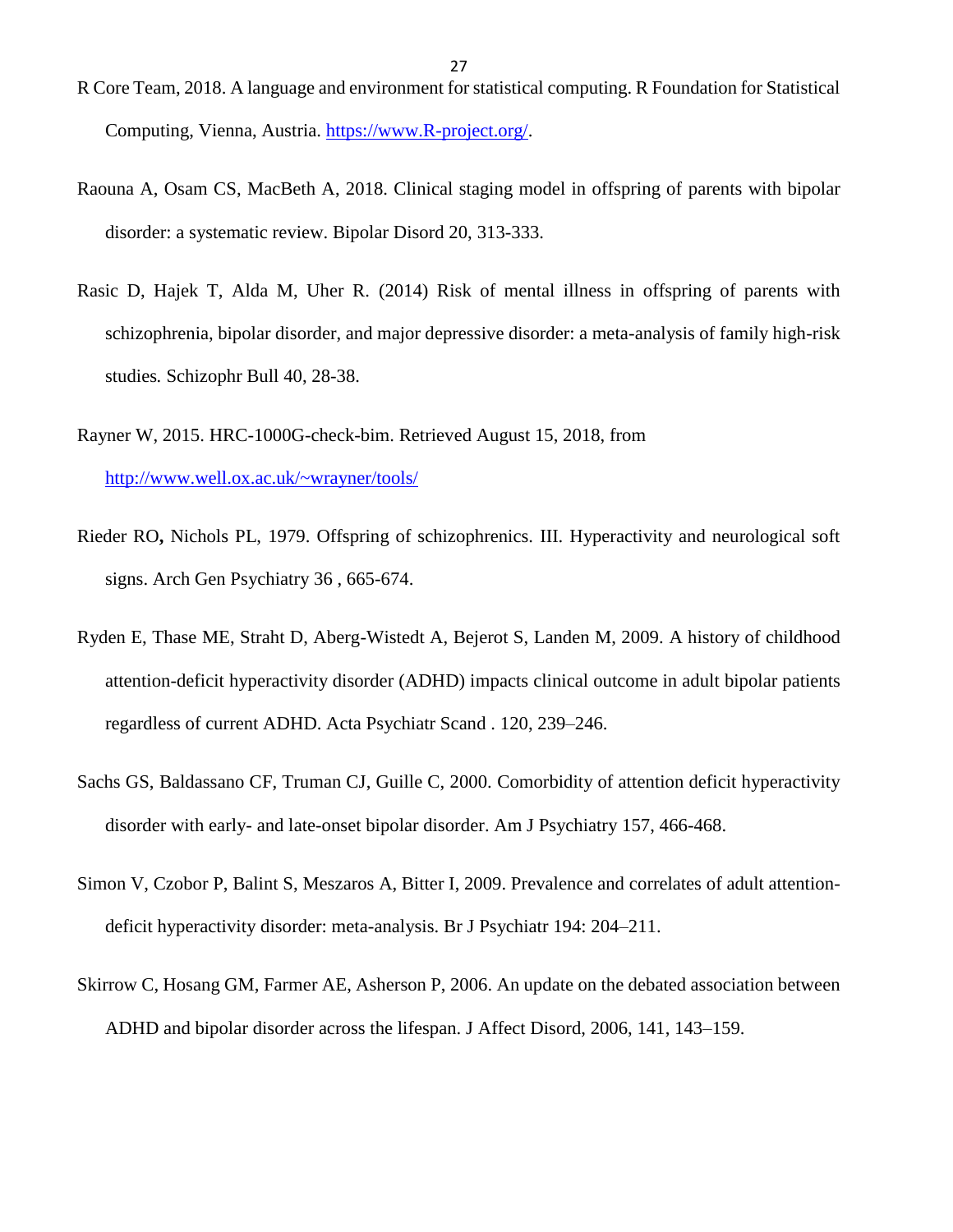- Spitzer RL**,** Endicott J, Robins E, 1978. Research diagnostic criteria: rationale and reliability. Arch Gen Psychiatry 35, 773-782.
- Spitzer RL**,** Endicott J, 1977. The Schedule for Affective Disorder and Schizophrenia, Lifetime Version. New York , New York State Psychiatric Institute.

Schwarzer, G, 2007. Meta: An R package for meta-analysis. *R News* 7, 40-45.

- Suhr J, Zimak E, Buelow M, Fox L, 2009. Self-reported childhood attention-deficit/ hyperactivity disorder symptoms are not specific to the disorder. Comprehensive Psychiatry 50, 269-275.
- Uchida M, Spencer TJ, Faraone SV, 2018. Adult Outcome of ADHD: An Overview of Results From the MGH Longitudinal Family Studies of Pediatrically and Psychiatrically Referred Youth With and Without ADHD of Both Sexes. J Atten Disord. 22, 523-534.
- Van Hulzen KJE, Scholz CJ, Franke B, Ripke S, Klein M, McQuillin A, et al. 2017. Genetic overlap between attention-deficit/hyperactivity disorder and bipolar disorder: Evidence from genome-wide association study meta-analysis. Biol Psychiatry 82 , 634-641.
- Ward MF, Wender PH, Reimherr FW, 1993. The Wender Utah Rating Scale: an aid in the retrospective diagnosis of childhood attention deficit hyperactivity disorder*.* Am J Psychiatry 150, 885-890.
- Wittchen HU, Jacobi F , Rehm J, Gustavsson A, Svensson M, Jönsson B et al, 2011**.** The size and burden of mental disorders and other disorders of the brain in Europe 2010. European Neuropsychopharmacology 21, 655–679.
- Xiao X, Zhang C, Grigoroiu-Serbanescu M, Wang L, Li L, Zhou D, et al. 2018. The cAMP responsive element-binding (CREB)-1 gene increases risk of major psychiatric disorders. Mol Psychiatry 23, 1957-1967.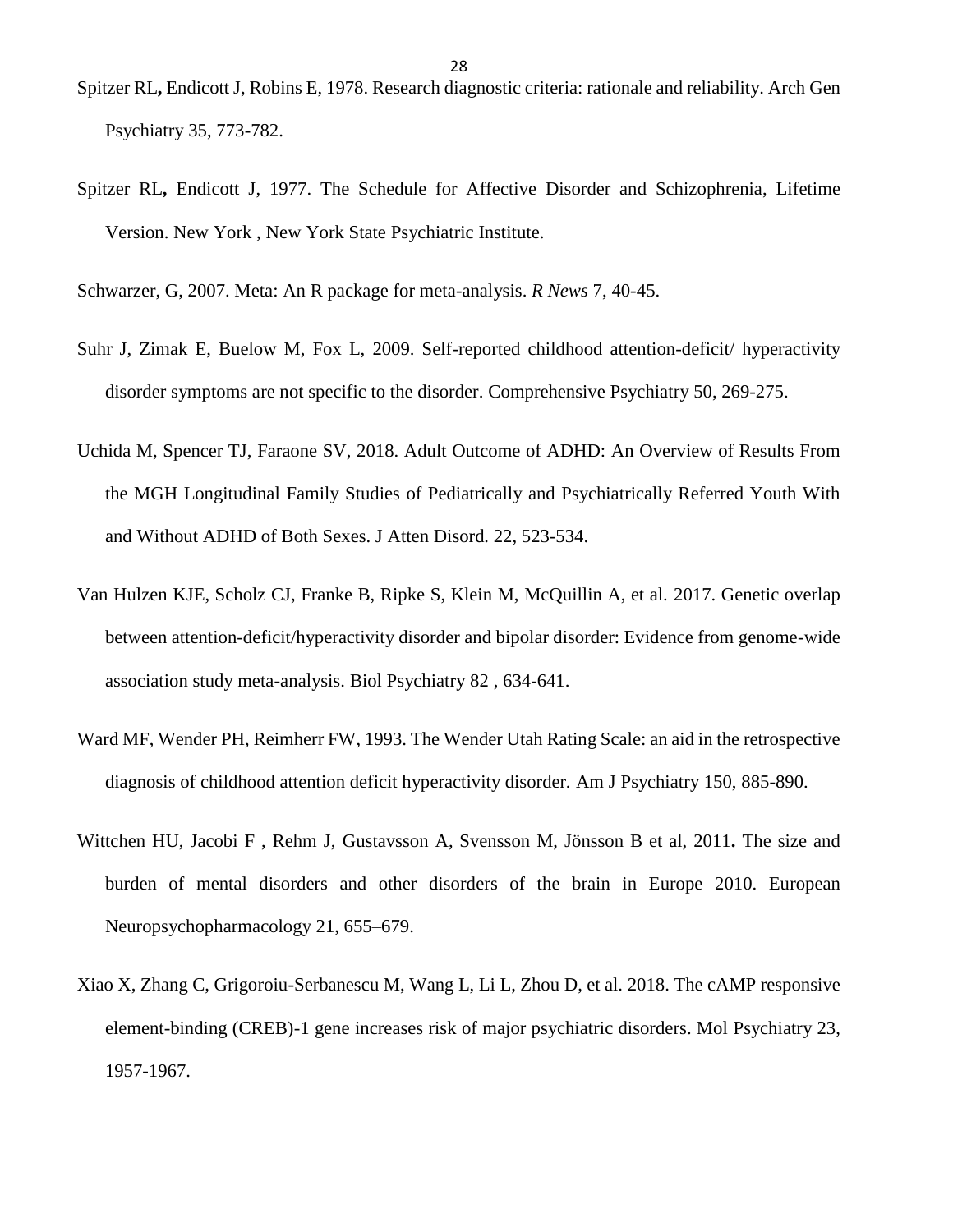1000 Genomes Project Consortium, 2010. A map of human genome variation from population-scale

sequencing. Nature 467, 1061-1073.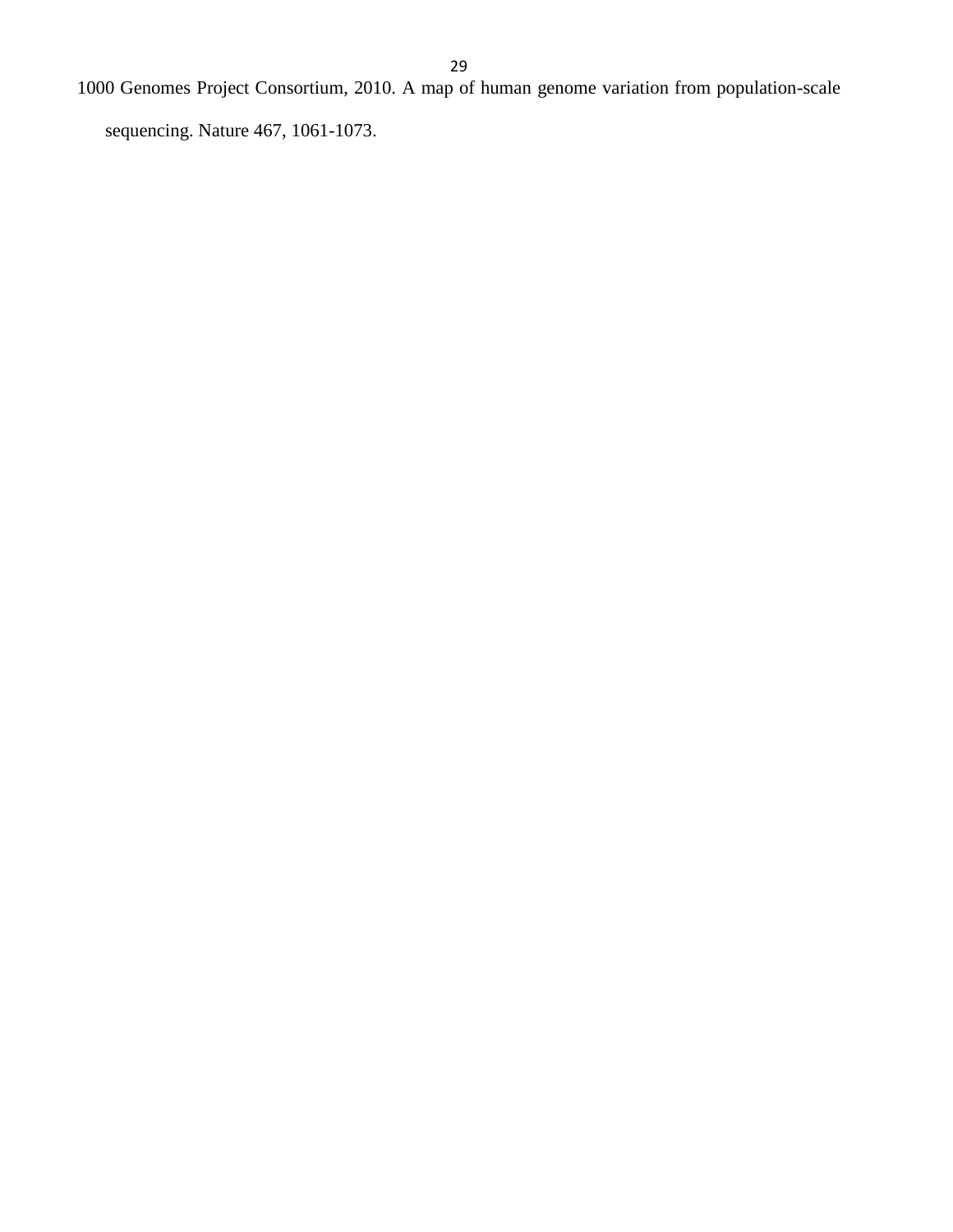**Funding**

The recruitment, diagnosis and genotyping of the Romanian samples of patients and controls were funded by the UEFISCDI, Bucharest, Romania through the grant number 89/2012 to Dr. Maria Grigoroiu-Serbanescu. The UCL clinical and control samples were collected with support from Bipolar UK (formerly the UK Manic Depression Fellowship), the Neuroscience Research Charitable Trust, the Central London NHS (National Health Service) Blood Transfusion Service, the Camden and Islington NHS Foundation Trust, a research lectureship from the Priory Hospitals and the National Institutes for Health Research (NIHR) Mental Health Research Network (MHRN) and the Primary Care Research Network (PCRN). Genotyping of the UK samples was funded by the Stanley Center for Psychiatric Research at the Broad Institute. Genetic analysis was supported by UK MRC project grants G9623693N, G0500791, G0701007, G0801038, and G1000708. Drs McQuillin and Bass are supported by the UCLH NIHR BRC.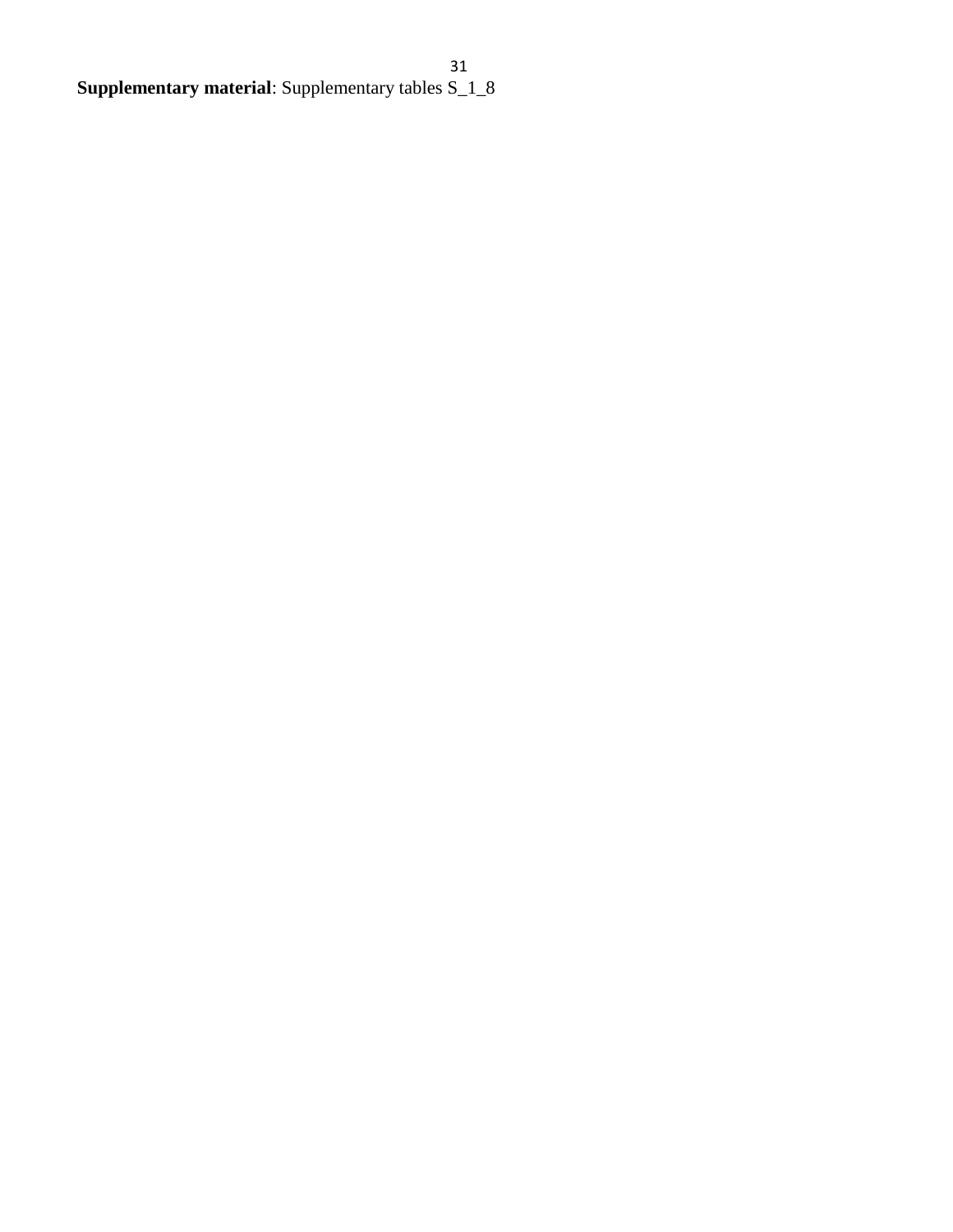## **Table 1**

**ADHD\_PRS in bipolar patients with cADHD and healthy controls (**Logistic regression with dependent variable affected with cADHD – not affected with

## cADHD)

|        |           |           |                 | <b>UK Data</b> |       |       |           |           | <b>Fixed Effect Meta-Analysis</b> |                |      |       |           |                 |      |        |       |
|--------|-----------|-----------|-----------------|----------------|-------|-------|-----------|-----------|-----------------------------------|----------------|------|-------|-----------|-----------------|------|--------|-------|
| PRS PT | <b>OR</b> | <b>SE</b> | 95% CI          | R <sub>2</sub> | P     | FDR P | <b>OR</b> | <b>SE</b> | 95% CI                            | R <sub>2</sub> | P    | FDR P | <b>OR</b> | 95% CI          | Z    | P      | FDR P |
| 0.01   | 0.2       | 0.09      | $(0.01 - 0.38)$ | 0.01           | 0.036 | 0.091 | 0.1       | 0.08      | $(-0.07 - 0.26)$                  | 0.002          | 0.24 | 0.297 | 0.14      | $(0.02 - 0.26)$ | 2.26 | 0.0241 | 0.075 |
| 0.02   | 0.22      | 0.09      | $(0.04 - 0.4)$  | 0.01           | 0.02  | 0.068 | 0.12      | 0.08      | $(-0.04 - 0.28)$                  | 0.003          | 0.15 | 0.209 | 0.16      | $(0.04 - 0.28)$ | 2.61 | 0.0091 | 0.049 |
| 0.03   | 0.22      | 0.09      | $(0.04 - 0.4)$  | 0.01           | 0.02  | 0.068 | 0.1       | 0.08      | $(-0.06 - 0.27)$                  | 0.002          | 0.2  | 0.257 | 0.15      | $(0.03 - 0.27)$ | 2.5  | 0.0124 | 0.057 |
| 0.04   | 0.21      | 0.09      | $(0.03 - 0.39)$ | 0.01           | 0.024 | 0.075 | 0.11      | 0.08      | $(-0.05 - 0.28)$                  | 0.003          | 0.16 | 0.217 | 0.16      | $(0.04 - 0.28)$ | 2.53 | 0.0114 | 0.057 |
| 0.05   | 0.23      | 0.09      | $(0.05 - 0.41)$ | 0.02           | 0.015 | 0.058 | 0.12      | 0.08      | $(-0.04 - 0.28)$                  | 0.003          | 0.14 | 0.191 | 0.17      | $(0.05 - 0.29)$ | 2.73 | 0.0063 | 0.044 |
| 0.1    | 0.25      | 0.09      | $(0.07 - 0.43)$ | 0.02           | 0.007 | 0.044 | 0.15      | 0.08      | $(-0.02 - 0.31)$                  | 0.004          | 0.08 | 0.122 | 0.19      | $(0.07 - 0.31)$ | 3.11 | 0.0019 | 0.027 |
| 0.2    | 0.25      | 0.09      | $(0.07 - 0.43)$ | 0.02           | 0.007 | 0.044 | 0.14      | 0.08      | $(-0.02 - 0.3)$                   | 0.004          | 0.09 | 0.139 | 0.19      | $(0.07 - 0.31)$ | 3.07 | 0.0021 | 0.029 |
| 0.3    | 0.25      | 0.09      | $(0.07 - 0.43)$ | 0.02           | 0.007 | 0.044 | 0.14      | 0.08      | $(-0.03-0.3)$                     | 0.004          | 0.1  | 0.151 | 0.19      | $(0.06 - 0.31)$ | 3.01 | 0.0026 | 0.034 |
| 0.4    | 0.25      | 0.09      | $(0.07 - 0.43)$ | 0.02           | 0.006 | 0.044 | 0.16      | 0.08      | $(-0.01 - 0.32)$                  | 0.005          | 0.06 | 0.109 | 0.2       | $(0.08 - 0.32)$ | 3.23 | 0.0012 | 0.024 |
| 0.5    | 0.25      | 0.09      | $(0.07 - 0.43)$ | 0.02           | 0.007 | 0.044 | 0.16      | 0.08      | $(-0.01 - 0.32)$                  | 0.005          | 0.06 | 0.109 | 0.2       | $(0.08 - 0.32)$ | 3.23 | 0.0012 | 0.024 |

PRS\_PT = P value threshold for ADHD polygenic risk score;  $R^2$  = Nagelkerke  $R^2$  (percentage of explained variance); FDR\_P = false rate discovery

corrected P for multiple testing ; 95% CI = 95% confidence intervals.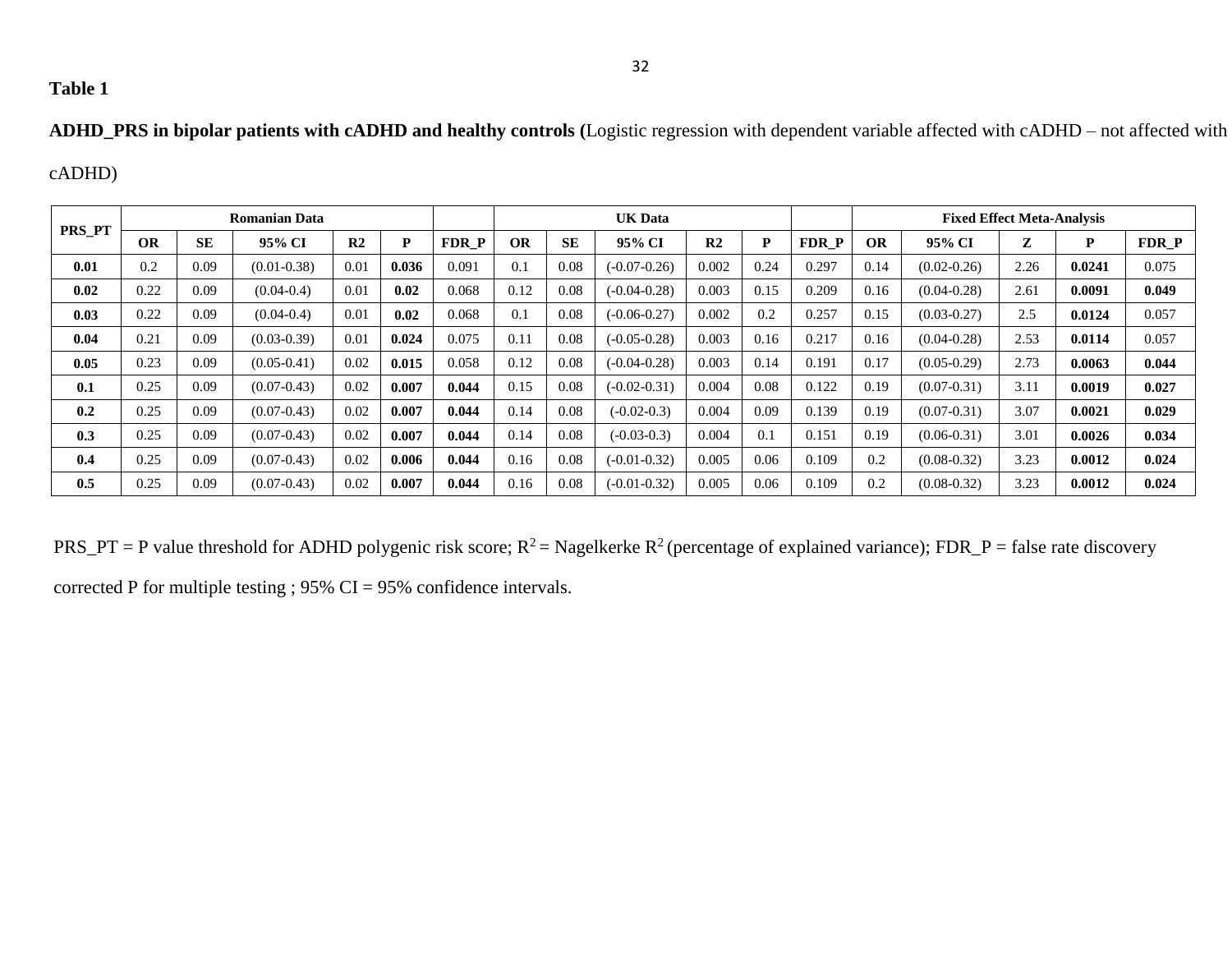## **Table 2.**

## **Differentiation of bipolar patients with cADHD (WURS ≥ 46) from bipolar patients without cADHD (WURS < 46) by the ADHD\_PRS (**Logistic

regression with cADHD as dichotomous dependent variable**).**

|               |           | <b>Romanian Data</b> |                  |                |      |       | <b>UK Data</b> |           |                  |                |       |       |           | <b>Fixed Effect Meta-Analysis</b> |      |       |       |
|---------------|-----------|----------------------|------------------|----------------|------|-------|----------------|-----------|------------------|----------------|-------|-------|-----------|-----------------------------------|------|-------|-------|
| <b>PRS_PT</b> | <b>OR</b> | <b>SE</b>            | 95% CI           | $\mathbb{R}^2$ | D    | FDR P | <b>OR</b>      | <b>SE</b> | 95% CI           | $\mathbb{R}^2$ | P     | FDR P | <b>OR</b> | 95% CI                            | Z    | P     | FDR P |
| 0.01          | 0.11      | 0.09                 | $(-0.08 - 0.29)$ | 0.004          | 0.25 | 0.297 | 0.24           | 0.10      | $(0.05 - 0.44)$  | 0.018          | 0.015 | 0.058 | 0.17      | $(0.04 - 0.31)$                   | 2.52 | 0.012 | 0.057 |
| 0.02          | 0.11      | 0.09                 | $(-0.07 - 0.29)$ | 0.004          | 0.25 | 0.297 | 0.23           | 0.10      | $(0.03 - 0.42)$  | 0.016          | 0.022 | 0.073 | 0.16      | $(0.03-0.3)$                      | 2.42 | 0.015 | 0.058 |
| 0.03          | 0.12      | 0.09                 | $(-0.06-0.3)$    | 0.005          | 0.2  | 0.250 | 0.19           | 0.10      | $(0-0.39)$       | 0.011          | 0.049 | 0.103 | 0.15      | $(0.02 - 0.29)$                   | 2.29 | 0.022 | 0.072 |
| 0.04          | 0.12      | 0.09                 | $(-0.07-0.3)$    | 0.005          | 0.2  | 0.257 | 0.18           | 0.10      | $(-0.01 - 0.38)$ | 0.01           | 0.062 | 0.109 | 0.15      | $(0.02 - 0.28)$                   | 2.21 | 0.027 | 0.079 |
| 0.05          | 0.14      | 0.09                 | $(-0.05 - 0.32)$ | 0.006          | 0.15 | 0.200 | 0.18           | 0.10      | $(-0.01 - 0.37)$ | 0.01           | 0.063 | 0.109 | 0.16      | $(0.03 - 0.29)$                   | 2.34 | 0.02  | 0.068 |
| 0.1           | 0.16      | 0.09                 | $(-0.03 - 0.34)$ | 0.008          | 0.1  | 0.151 | 0.2            | 0.1       | $(0-0.39)$       | 0.012          | 0.046 | 0.101 | 0.18      | $(0.04 - 0.31)$                   | 2.55 | 0.011 | 0.055 |
| 0.2           | 0.15      | 0.09                 | $(-0.04 - 0.34)$ | 0.007          | 0.12 | 0.168 | 0.17           | 0.10      | $(-0.02 - 0.37)$ | 0.009          | 0.085 | 0.132 | 0.16      | $(0.03-0.3)$                      | 2.32 | 0.02  | 0.069 |
| 0.3           | 0.16      | 0.09                 | $(-0.03 - 0.35)$ | 0.008          | 0.1  | 0.145 | 0.16           | 0.10      | $(-0.04 - 0.35)$ | 0.007          | 0.12  | 0.168 | 0.16      | $(0.02 - 0.29)$                   | 2.27 | 0.023 | 0.074 |
| 0.4           | 0.16      | 0.09                 | $(-0.03 - 0.35)$ | 0.008          | 0.1  | 0.145 | 0.18           | 0.1       | $(-0.02 - 0.38)$ | 0.01           | 0.072 | 0.118 | 0.17      | $(0.03-0.3)$                      | 2.43 | 0.015 | 0.058 |
| 0.5           | 0.15      | 0.09                 | $(-0.03 - 0.34)$ | 0.007          | 0.11 | 0.155 | 0.19           | 0.1       | $(-0.01 - 0.38)$ | 0.01           | 0.063 | 0.109 | 0.17      | $(0.03 - 0.31)$                   | 2.45 | 0.015 | 0.058 |

PRS\_PT = P value threshold for ADHD polygenic risk score;  $R^2$  = Nagelkerke  $R^2$  (percentage of explained variance); FDR\_P = false rate discovery corrected P for multiple testing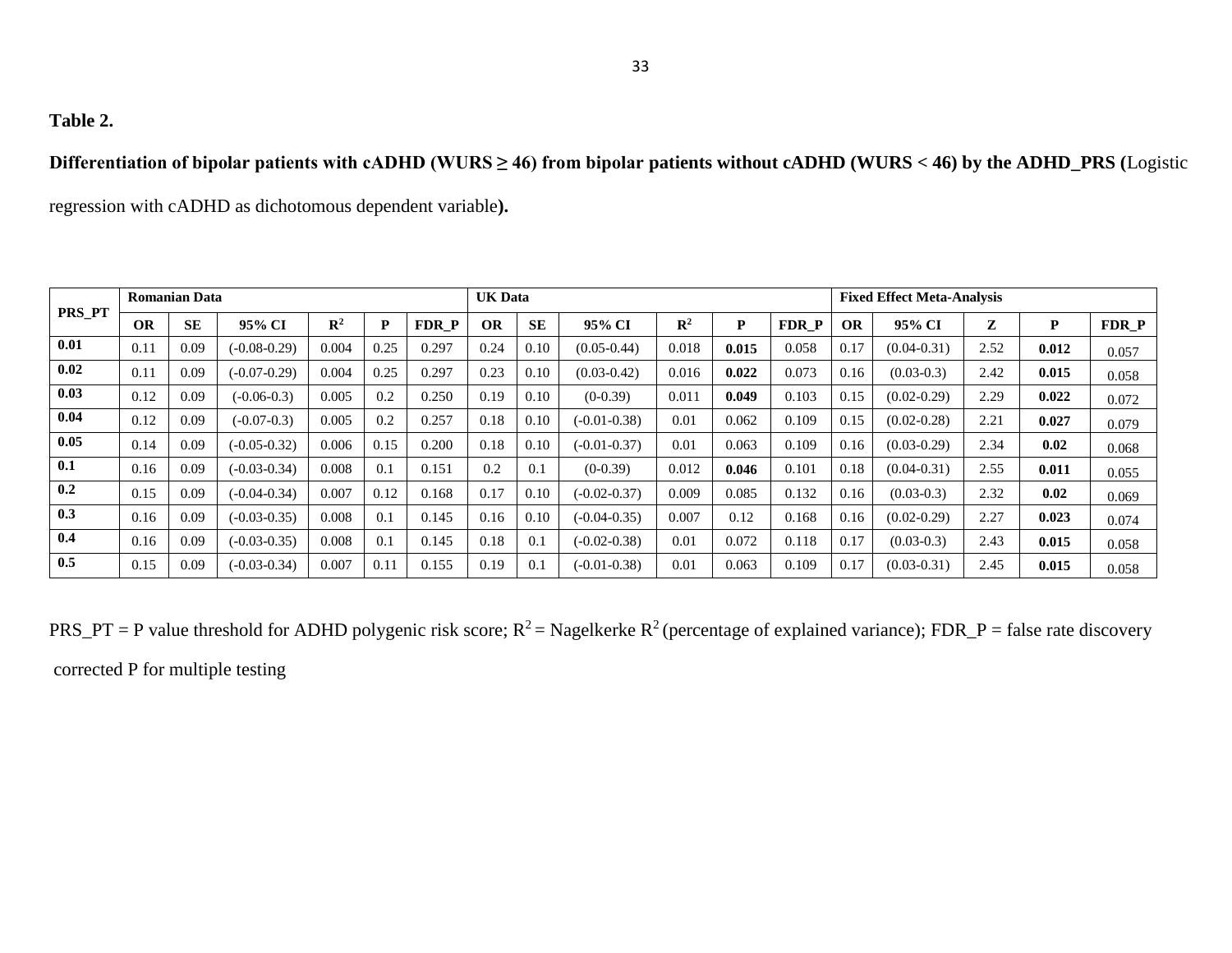## **Table 3.**

| PRS PT | <b>Romanian Data</b> |           |                 |                |       |                  | <b>UK Data</b> |           |                  |                |      |       | <b>Fixed Effect Meta-Analysis</b> |                 |      |        |       |  |
|--------|----------------------|-----------|-----------------|----------------|-------|------------------|----------------|-----------|------------------|----------------|------|-------|-----------------------------------|-----------------|------|--------|-------|--|
|        | <b>Beta</b>          | <b>SE</b> | 95% CI          | $\mathbb{R}^2$ | P     | FDR <sub>P</sub> | <b>Beta</b>    | <b>SE</b> | 95% CI           | $\mathbf{R}^2$ | P    | FDR P | <b>Beta</b>                       | 95% CI          |      | P      | FDR P |  |
| 0.01   | 1.04                 | 0.58      | $(-0.1 - 2.17)$ | 0.007          | 0.074 | 0.119            | 2.48           | 1.02      | $(0.49 - 4.47)$  | 0.012          | 0.02 | 0.058 | 1.39                              | $(0.4 - 2.38)$  | 2.76 | 0.0058 | 0.044 |  |
| 0.02   | 1.19                 | 0.57      | $(0.06 - 2.31)$ | 0.009          | 0.039 | 0.093            | 2.17           | 1.02      | $(0.17-4.18)$    | 0.01           | 0.03 | 0.088 | 1.42                              | $(0.44 - 2.4)$  | 2.84 | 0.0045 | 0.044 |  |
| 0.03   | 1.35                 | 0.57      | $(0.22 - 2.48)$ | 0.012          | 0.02  | 0.068            | 1.95           | 1.02      | $(-0.04 - 3.95)$ | 0.008          | 0.06 | 0.108 | 1.49                              | $(0.51 - 2.47)$ | 2.98 | 0.0029 | 0.035 |  |
| 0.04   | 1.37                 | 0.58      | $(0.23 - 2.51)$ | 0.012          | 0.019 | 0.068            | 1.94           | 1.02      | $(-0.06 - 3.95)$ | 0.008          | 0.06 | 0.109 | 1.51                              | $(0.52 - 2.5)$  | 2.99 | 0.0028 | 0.035 |  |
| 0.05   | 1.47                 | 0.58      | $(0.33 - 2.62)$ | 0.014          | 0.012 | 0.057            | 2              | 1.02      | $(0-4.01)$       | 0.008          | 0.05 | 0.105 | 1.6                               | $(0.61-2.6)$    | 3.17 | 0.0015 | 0.027 |  |
| 0.1    | 1.55                 | 0.58      | $(0.41 - 2.7)$  | 0.015          | 0.008 | 0.047            | 2.15           | 1.04      | $(0.12 - 4.18)$  | 0.009          | 0.04 | 0.093 | 1.7                               | $(0.7 - 2.69)$  | 3.34 | 0.0008 | 0.024 |  |
| 0.2    | 1.46                 | 0.59      | $(0.31 - 2.62)$ | 0.013          | 0.013 | 0.057            | 2.12           | 1.03      | $(0.1-4.15)$     | 0.009          | 0.04 | 0.093 | 1.63                              | $(0.62 - 2.63)$ | 3.17 | 0.0015 | 0.027 |  |
| 0.3    | 1.46                 | 0.59      | $(0.31 - 2.61)$ | 0.013          | 0.013 | 0.057            | 1.97           | 1.04      | $(-0.08-4)$      | 0.008          | 0.06 | 0.109 | 1.58                              | $(0.58 - 2.59)$ | 3.1  | 0.0019 | 0.027 |  |
| 0.4    | 1.45                 | 0.58      | $(0.3-2.6)$     | 0.013          | 0.014 | 0.057            | 2.07           | 1.04      | $(0.02-4.12)$    | 0.008          | 0.05 | 0.103 | 1.6                               | $(0.6-2.6)$     | 3.13 | 0.0017 | 0.027 |  |
| 0.5    | 1.42                 | 0.59      | $(0.27 - 2.57)$ | 0.012          | 0.016 | 0.058            | 2.12           | 1.04      | $(0.08-4.16)$    | 0.009          | 0.04 | 0.096 | 1.59                              | $(0.59 - 2.59)$ | 3.11 | 0.0019 | 0.027 |  |

|  | Correlation of ADHD PRS with linear WURS score in bipolar patients (total samples) |  |  |  |  |  |
|--|------------------------------------------------------------------------------------|--|--|--|--|--|
|--|------------------------------------------------------------------------------------|--|--|--|--|--|

PRS\_PT = P value threshold for ADHD polygenic risk score;  $R^2$  = percentage of explained variance); FDR\_P = false rate discovery

corrected P for multiple testing ; 95% CI = 95% confidence intervals.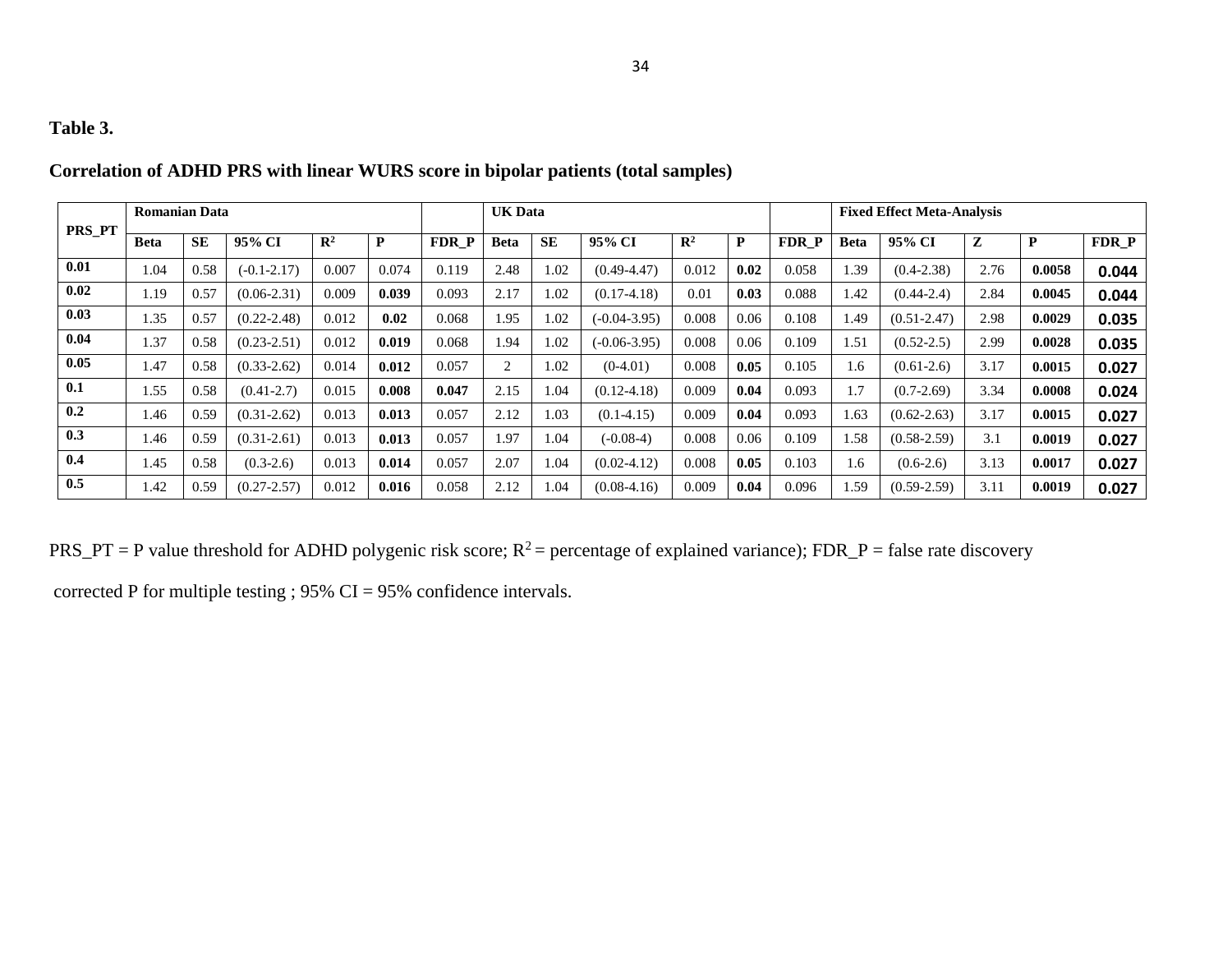## **Table 4.**

|               |                 | <b>Romanian Data</b> |                  |                |        |       | <b>UK Data</b> |           |                  |                |       |       | <b>Fixed Effect Meta-Analysis</b> |                 |              |        |       |  |
|---------------|-----------------|----------------------|------------------|----------------|--------|-------|----------------|-----------|------------------|----------------|-------|-------|-----------------------------------|-----------------|--------------|--------|-------|--|
| <b>PRS PT</b> | <b>Beta</b>     | <b>SE</b>            | 95% CI           | $\mathbf{R}^2$ | P      | FDR P | <b>Beta</b>    | <b>SE</b> | 95% CI           | $\mathbf{R}^2$ | P     | FDR P | Beta                              | 95% CI          | $\mathbf{z}$ | D      | FDR P |  |
| 0.01          | 1.02            | 0.58                 | $(-0.13 - 2.17)$ | 0.148          | 0.082  | 0.127 | 2.71           | 1.10      | $(0.55 - 4.86)$  | 0.047          | 0.014 | 0.058 | 1.4                               | $(0.38 - 2.41)$ | 2.7          | 0.0069 | 0.044 |  |
| 0.02          | 1.2             | 0.58                 | $(0.07 - 2.34)$  | 0.151          | 0.038  | 0.093 | 2.35           | 1.09      | $(0.2 - 4.5)$    | 0.044          | 0.032 | 0.088 | 1.45                              | $(0.45 - 2.46)$ | 2.84         | 0.0045 | 0.044 |  |
| 0.03          | .39             | 0.58                 | $(0.25 - 2.52)$  | 0.153          | 0.017  | 0.063 | 2.22           | .09       | $(0.08 - 4.35)$  | 0.042          | 0.043 | 0.096 | 1.57                              | $(0.57 - 2.57)$ | 3.06         | 0.0022 | 0.029 |  |
| 0.04          | l.51            | 0.58                 | $(0.36 - 2.65)$  | 0.155          | 0.01   | 0.054 | 2.25           | 1.09      | $(0.11-4.39)$    | 0.043          | 0.04  | 0.093 | 1.67                              | $(0.66 - 2.68)$ | 3.24         | 0.0012 | 0.024 |  |
| 0.05          | L <sub>53</sub> | 0.58                 | $(0.39 - 2.68)$  | 0.156          | 0.009  | 0.049 | 2.33           | 1.09      | $(0.19-4.47)$    | 0.043          | 0.033 | 0.088 | 1.71                              | $(0.7 - 2.72)$  | 3.32         | 0.0009 | 0.024 |  |
| 0.1           | 1.63            | 0.59                 | $(0.47 - 2.78)$  | 0.157          | 0.006  | 0.044 | 2.8            | 1.11      | $(0.62 - 4.97)$  | 0.048          | 0.012 | 0.057 | 1.88                              | $(0.86-2.9)$    | 3.62         | 0.0003 | 0.024 |  |
| 0.2           | .59             | 0.59                 | $(0.42 - 2.75)$  | 0.156          | 0.008  | 0.047 | 2.55           | 1.11      | $(0.38 - 4.73)$  | 0.045          | 0.022 | 0.072 | l.8                               | $(0.77 - 2.83)$ | 3.43         | 0.0006 | 0.024 |  |
| 0.3           | 1.63            | 0.59                 | $(0.47 - 2.79)$  | 0.157          | 0.0061 | 0.044 | 2.18           | 1.12      | $(-0.01 - 4.37)$ | 0.041          | 0.052 | 0.106 | 1.75                              | $(0.73 - 2.77)$ | 3.35         | 0.0008 | 0.024 |  |
| 0.4           | l.64            | 0.59                 | $(0.48 - 2.8)$   | 0.157          | 0.0057 | 0.044 | 2.14           | 1.12      | $(-0.06-4.33)$   | 0.041          | 0.057 | 0.109 | 1.75                              | $(0.72 - 2.77)$ | 3.34         | 0.0008 | 0.024 |  |
| 0.5           | 1.63            | 0.59                 | $(0.47 - 2.79)$  | 0.157          | 0.0062 | 0.044 | 2.14           | 1.12      | $(-0.05-4.33)$   | 0.041          | 0.057 | 0.109 | 1.74                              | $(0.71 - 2.76)$ | 3.32         | 0.0009 | 0.024 |  |

**ADHD-PRS association with linear WURS score (cADHD as a trait) in the total BP samples with BP age of onset as a covariate (**linear regressions)

PRS\_PT = P value threshold for ADHD polygenic risk score;  $R^2$  = percentage of explained variance); FDR\_P = false rate discovery

corrected P for multiple testing ; 95% CI = 95% confidence intervals.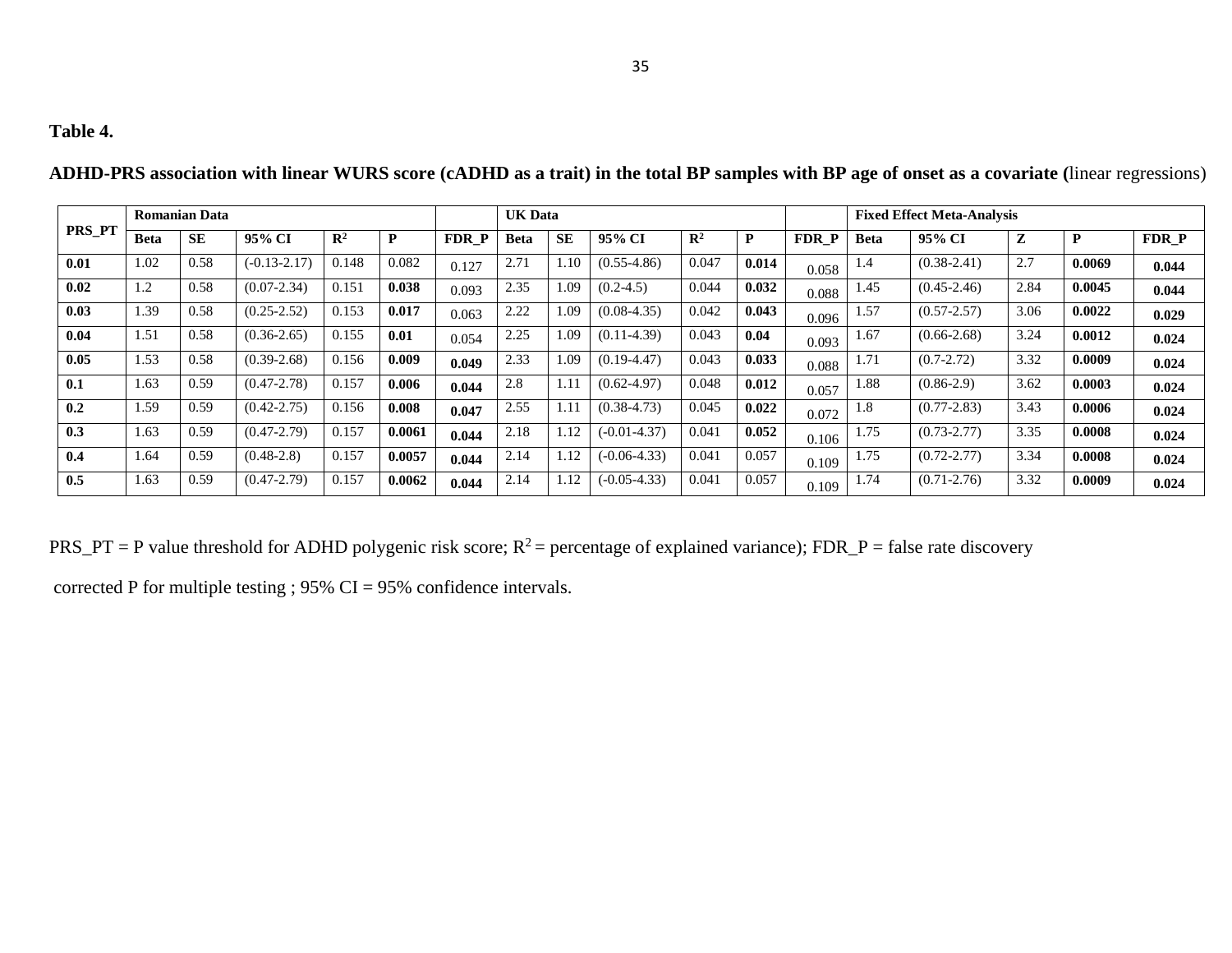## **Table 5.**

|        |                  | <b>Romanian Data</b> |                  |                |       |       | <b>UK Data</b> |           |                  |                |       |       | <b>Fixed Effect Meta-Analysis</b> |                 |      |        |       |  |
|--------|------------------|----------------------|------------------|----------------|-------|-------|----------------|-----------|------------------|----------------|-------|-------|-----------------------------------|-----------------|------|--------|-------|--|
| PRS_PT | <b>Beta</b>      | <b>SE</b>            | 95% CI           | R <sub>2</sub> | P     | FDR P | <b>Beta</b>    | <b>SE</b> | 95% CI           | R <sub>2</sub> | P     | FDR P | <b>Bet</b>                        | 95% CI          | z    | P      | FDR P |  |
|        |                  |                      |                  |                |       |       |                |           |                  |                |       |       | a                                 |                 |      |        |       |  |
| 0.01   | .28              | 0.86                 | $(-0.39 - 2.96)$ | 0.009          | 0.13  | 0.187 | 3.51           | 1.52      | $(0.52 - 6.51)$  | 0.025          | 0.022 | 0.073 | 1.82                              | $(0.35 - 3.28)$ | 2.43 | 0.015  | 0.032 |  |
| 0.02   | L <sub>.62</sub> | 0.84                 | $(-0.02 - 3.26)$ | 0.015          | 0.053 | 0.107 | 3.18           | 1.53      | $(0.18-6.18)$    | 0.02           | 0.039 | 0.093 | .98                               | $(0.54 - 3.42)$ | 2.7  | 0.007  | 0.020 |  |
| 0.03   | 1.8              | 0.83                 | $(0.18-3.42)$    | 0.019          | 0.031 | 0.086 | 2.79           | 1.55      | $(-0.25 - 5.83)$ | 0.015          | 0.074 | 0.119 | 2.02                              | $(0.59 - 3.45)$ | 2.77 | 0.0057 | 0.017 |  |
| 0.04   | 1.93             | 0.84                 | $(0.29 - 3.58)$  | 0.021          | 0.022 | 0.072 | 2.61           | 1.56      | $(-0.46 - 5.68)$ | 0.013          | 0.097 | 0.145 | 2.08                              | $(0.63 - 3.53)$ | 2.82 | 0.0049 | 0.016 |  |
| 0.05   | 1.91             | 0.85                 | $(0.24 - 3.58)$  | 0.02           | 0.026 | 0.078 | 2.79           | 1.55      | $(-0.26 - 5.83)$ | 0.015          | 0.074 | 0.119 | 2.11                              | $(0.65 - 3.58)$ | 2.82 | 0.0047 | 0.016 |  |
| 0.1    | 2.11             | 0.85                 | $(0.45 - 3.78)$  | 0.025          | 0.014 | 0.057 | 3.57           | 1.55      | $(0.53-6.6)$     | 0.025          | 0.022 | 0.073 | 2.45                              | $(0.99-3.91)$   | 3.29 | 0.001  | 0.007 |  |
| 0.2    | 2.12             | 0.86                 | $(0.44 - 3.8)$   | 0.025          | 0.014 | 0.058 | 3.73           | 1.52      | $(0.74 - 6.72)$  | 0.028          | 0.015 | 0.058 | 2.51                              | $(1.04 - 3.97)$ | 3.36 | 0.0008 | 0.007 |  |
| 0.3    | 2.11             | 0.84                 | $(0.47 - 3.75)$  | 0.025          | 0.013 | 0.057 | 3.24           | 1.52      | $(0.26 - 6.23)$  | 0.021          | 0.035 | 0.088 | 2.37                              | $(0.93 - 3.81)$ | 3.23 | 0.0012 | 0.007 |  |
| 0.4    | 2.17             | 0.84                 | $(0.52 - 3.81)$  | 0.027          | 0.01  | 0.054 | 3.18           | 1.53      | $(0.18-6.17)$    | 0.02           | 0.039 | 0.093 | 2.4                               | $(0.96 - 3.84)$ | 3.26 | 0.0011 | 0.007 |  |
| 0.5    | 2.15             | 0.84                 | $(0.5 - 3.79)$   | 0.026          | 0.011 | 0.056 | 3.13           | 1.52      | $(0.15-6.1)$     | 0.02           | 0.041 | 0.093 | 2.38                              | $(0.94 - 3.81)$ | 3.24 | 0.0012 | 0.007 |  |

## **Prediction of cADHD (WURS score) in early onset BP cases (AO ≤ 21 years) by ADHD PRS\_PTs.**

PRS\_PT = P value threshold for ADHD polygenic risk score;  $R^2$  = percentage of explained variance); FDR\_P = false rate discovery

corrected P for multiple testing ;  $95\%$  CI =  $95\%$  confidence intervals